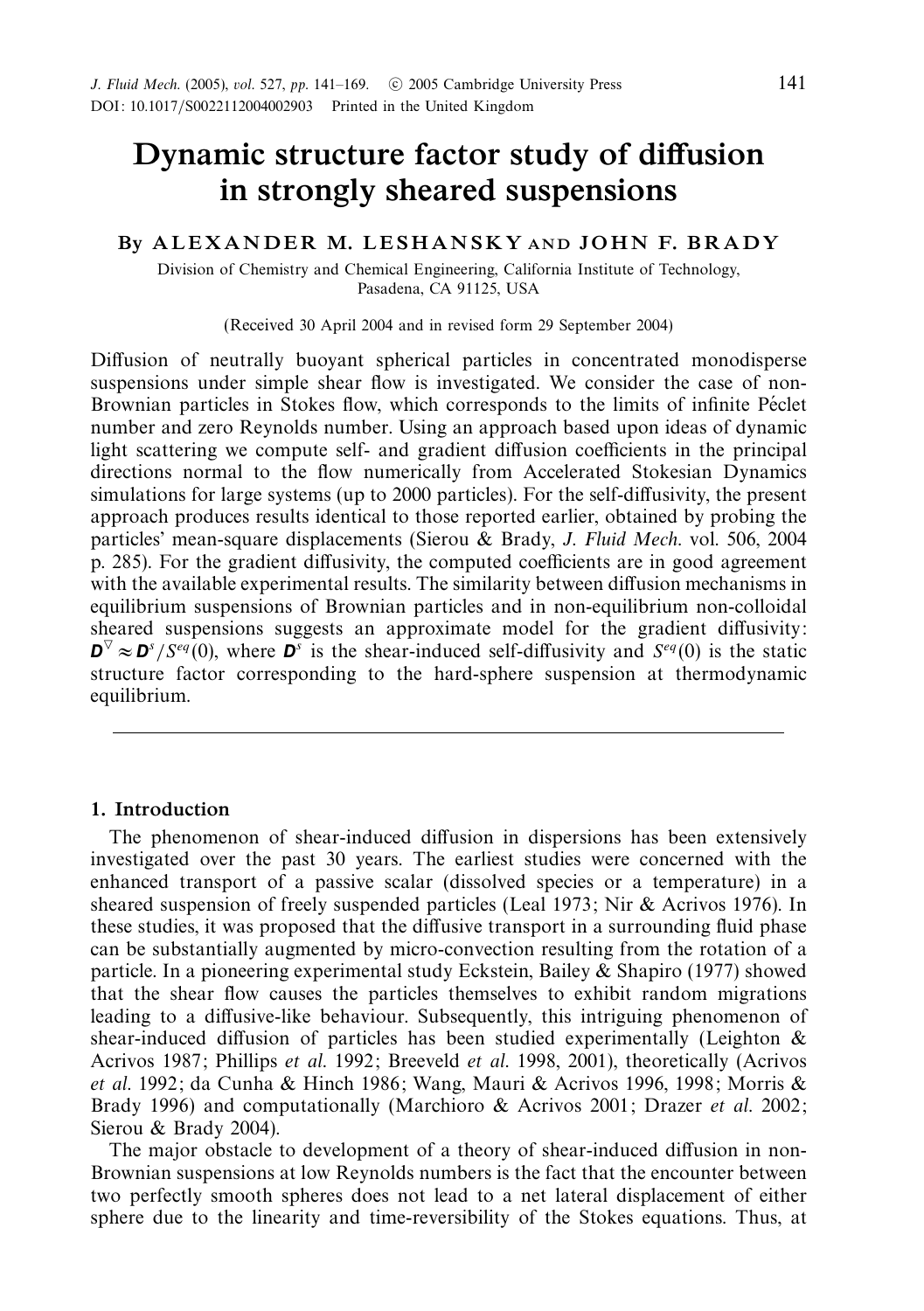the pair level a non-hydrodynamic microscopic mechanism must be introduced to give rise to the microscopic irreversibility that would lead to net displacement upon a single encounter and to a diffusive behaviour upon many successive encounters with neighbouring particles, provided that the motion becomes uncorrelated after a certain time. Following this line, da Cunha & Hinch (1996) studied the two-particle problem in the presence of small surface roughness, while in Brady  $&$  Morris (1997) residual Brownian motion combined with short-range repulsive forces was the mechanism giving rise to microscale irreversibility. Another possible diffusive mechanism that is of hydrodynamic origin involves interaction of at least three particles (Wang et al. 1996, 1998).

It has been argued by Marchioro  $\&$  Acrivos (2001) that although the equations of fluid motion are linear, the equations of particle motion are not, and the complicated hydrodynamic interactions between them mediated by a viscous fluid may lead to the loss of memory in phase space due to chaotic dynamics. Thus, a tracer particle may exhibit a random walk in a homogenous suspension under the action of purely deterministic forces. These arguments are now supported by recent findings of Drazer et al. (2002) who showed via numerical Stokesian Dynamics (SD) simulations on strongly sheared suspensions that the evolution of the system in phase space is indeed chaotic, i.e. the largest Lyapunov exponent is positive. Since in SD simulations a shortrange inter-particle repulsive potential that resembles the hard-sphere interaction is normally used to prevent particles from overlapping, it is not entirely clear whether the origin of the diffusive behaviour is purely hydrodynamic or not. On the other hand, in a related problem of particle sedimentation the chaotic dynamics can be revealed even for three(!) spherical particles settling in a vertical plane in an unbounded viscous fluid at  $Re = 0$  in the pure hydrodynamic limit (Jánosi *et al.* 1997).

For colloidal suspensions two relevant particles diffusivities can be identified: (i) the self-diffusivity of a tracer particle in a homogenous suspension; (ii) the gradient diffusivity relating the flux of particles,  $j$ , to a small steady concentration gradient, **∇***φ*:

$$
\mathbf{j} = -\mathbf{D}^{\triangledown}(\phi) \cdot \nabla \phi. \tag{1.1}
$$

Note that in contrast to Brownian colloidal dispersions where the motion is thermally driven, there is no short-time diffusivity in the absence of Brownian motion because the initial dynamics of a particle are deterministic. Only at long times such that the shearing motion has forced a particle to encounter many successive collisions with other particles, may the motion become uncorrelated and diffusive. Thus, both the shear-induced self- and gradient diffusivities are 'long-time' diffusivities.

Although self-diffusion coefficients can be calculated using appropriate kinematic descriptions such as the time rate of change of a particle's mean-square displacement or the integral of the velocity autocorrelation function (Marchioro & Acrivos 2001; Sierou & Brady 2004), computation of the gradient diffusivity is far from trivial. Marchioro & Acrivos (2001) proposed a novel method for calculating the gradient diffusivity numerically using Stokesian Dynamics simulations. The essence of their method is that the suspension microstructure relaxes with a rate proportional to the gradient diffusion coefficient. Thus, if the initial microstructure is rather different from that of a suspension that has been steadily sheared for a long time, from probing the rate of relaxation of the initially distorted suspension microstructure towards a steady state, one can extract the gradient diffusivity.

Our approach is different and comes from ideas of dynamic light scattering and concerns the relaxation of the average fluctuation in particle number density rather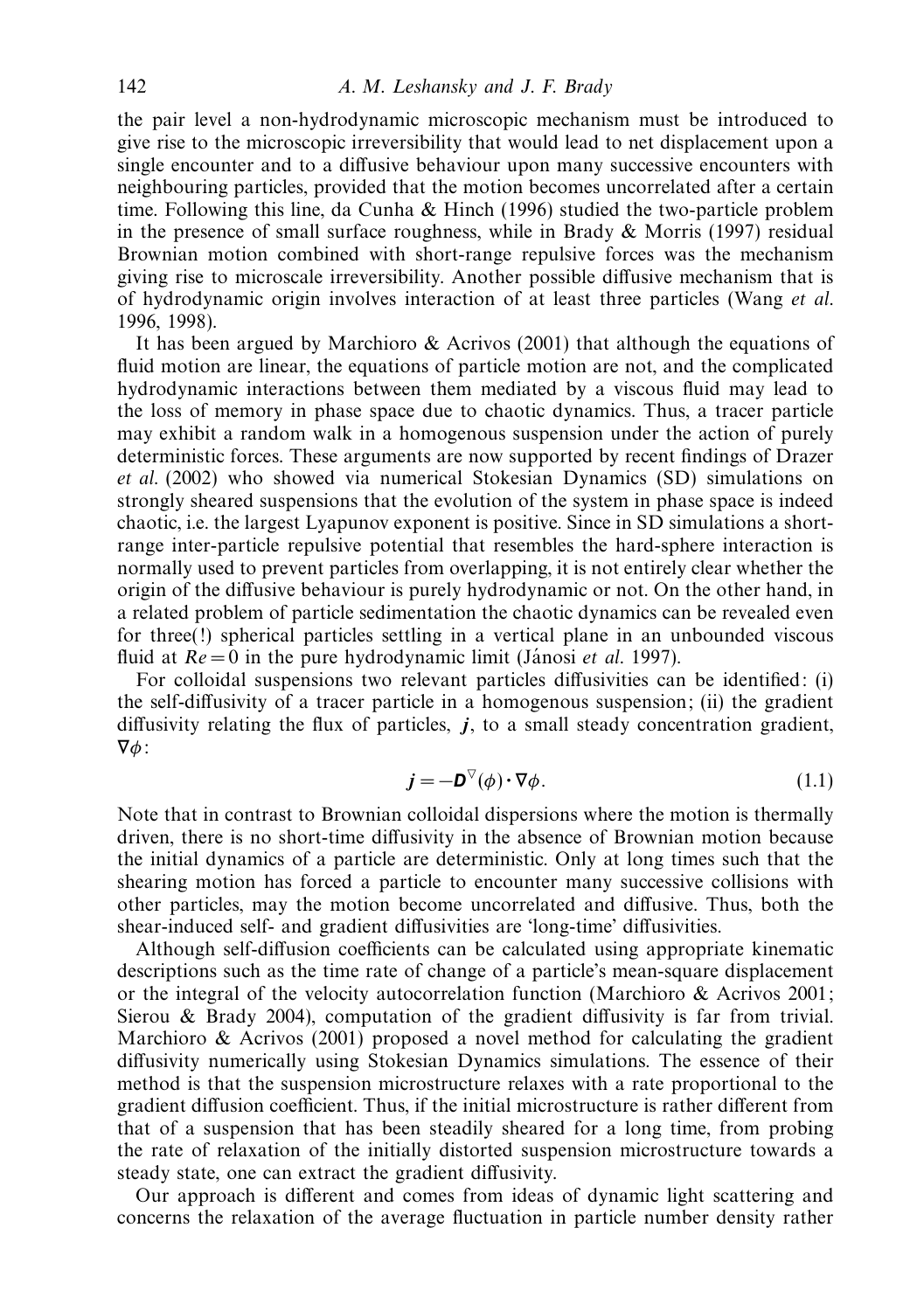than spatial variations of the macroscopic density itself. As we shall see, the starting point is the so-called dynamic structure factor (or intermediate dynamic scattering function), which allows one to describe both the self- and the gradient diffusivity independently of the underlying microscale dynamics. A recent modification of Stokesian Dynamics, called Accelerated Stokesian Dynamics (ASD) (Sierou & Brady 2001), is used in simulations. Its low computational cost of *O*(*N* log *N*), with *N* being the number of particles, allows us to compute self- and gradient diffusivities from a single long simulation run on steadily sheared homogenous suspensions of  $N \sim 10^{2-1}$  $10<sup>3</sup>$  particles without introducing an artificial inhomogeneity to the suspension microstructure. It is shown that the self-diffusivity extracted from the decay of the relevant time autocorrelation is equivalent to the integral of the velocity autocorrelation, which is a well-known kinematic description of the self-diffusivity. The analogous kinematic description of the gradient diffusivity is derived in terms of the velocity crosscorrelation function and the non-equilibrium osmotic compressibility. It is anticipated that this formula should hold in many different physical contexts (e.g. long-time gradient diffusivity in colloidal suspensions) since it is independent of the microscale dynamics and is derived from purely kinematic arguments.

Since diffusion in directions transverse to the direction of the flow is the major mechanism of particle transport, we shall only study diffusion in the directions of the velocity gradient  $(D_{yy})$  and vorticity  $(D_{zz})$ . Although a diffusivity along the flow direction  $(D_{xx})$  and an off-diagonal component  $(D_{xy})$  can also be studied (see Sierou & Brady 2004), they are negligible compared to the advective transport in those directions and will be not considered here.

The paper is organized as follows. In  $\S 2$  we discuss how the diffusion coefficients can be determined using the dynamic structure factor approach. In § 3 we briefly describe the details of the numerical simulations. The results for the diffusivities along both principal directions transverse to the direction of the flow (velocity-gradient and the vorticity directions, respectively) are presented. The computed values of self-diffusion coefficients are reported in § 4.1 and compare favourably with those obtained in Sierou & Brady (2004) from the mean-square displacement and the velocity autocorrelation. Section 4.2 describes the computation of the gradient diffusion coefficients. Values of gradient diffusion coefficients extrapolated to the limit of an infinite system are compared with available experimental results for a wide range of particle volume fractions. Comparison of our results to the earlier calculations by Marchioro & Acrivos (2001) is addressed in section  $\S 5$ . In  $\S 6$  a brief summary and concluding remarks are provided.

# *2. Dynamic structure factor approach*

To understand how we can determine the diffusivity in shearing flows, consider the following conservation equation for the local particle number density,  $n(x, t)$ :

$$
\frac{\partial n}{\partial t} + \dot{\mathbf{\Gamma}} \cdot \mathbf{x} \cdot \nabla n + U \cdot \nabla n = -\nabla \cdot \mathbf{j}, \qquad (2.1)
$$

where  $\vec{\Gamma}$  is the constant velocity-gradient tensor,  $\vec{U}$  is the bulk average velocity measured at an arbitrary field point,  $x_0$ , from which the bulk shear velocity is referenced and *j* is the diffusive flux of particles. Neglecting memory effects for time scales over which the diffusion is stationary, the flux should be expressible as a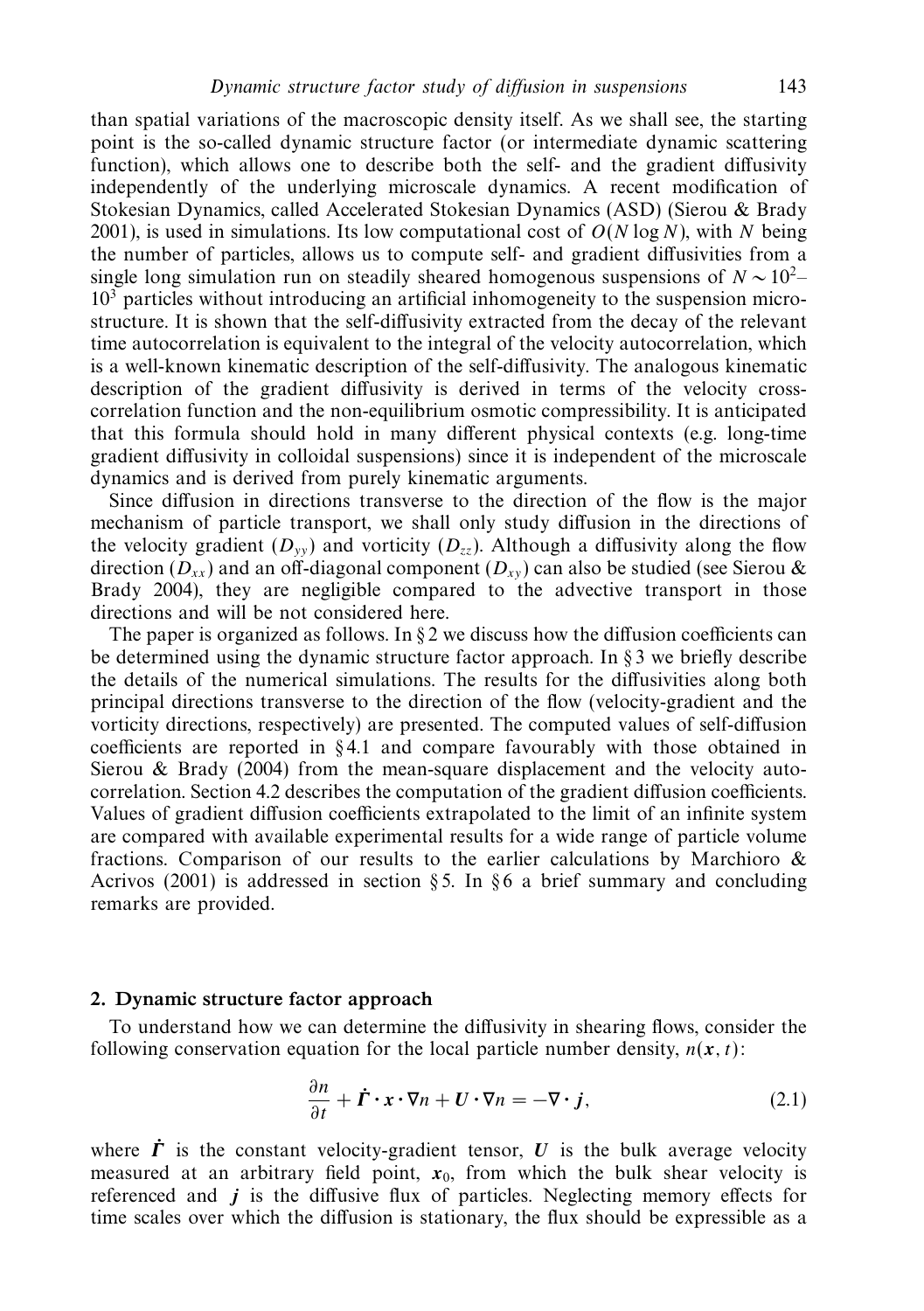generalized Fick's law:

$$
\mathbf{j} = -\int \mathbf{D}^c(\mathbf{x} - \mathbf{x}') \cdot \nabla n(\mathbf{x}', t) \, \mathrm{d}\mathbf{x}',\tag{2.2}
$$

where the non-local kernel is identified as the *collective diffusivity*. The spatial Fourier transform (denoted by  $\hat{ }$  ) of (2.1) is

$$
\frac{\partial \hat{n}}{\partial t} - \boldsymbol{k} \cdot \boldsymbol{\dot{\Gamma}} \cdot \nabla_k \hat{n} - i \boldsymbol{k} \cdot \boldsymbol{U} \hat{n} = -\boldsymbol{k} \cdot \boldsymbol{\hat{\mathsf{D}}}^c(\boldsymbol{k}) \cdot \boldsymbol{k} \hat{n},\tag{2.3}
$$

which is an analogue of the conservation equation describing the evolution of a passive scalar field in a linear flow with a constant isotropic diffusivity  $D = DI$ . Note that the spreading or dispersion of the passive scalar due to the shear flow, as characterized by the second moment  $\int x x n(x, t) dx$ , may grow faster than linearly in time. This is the well-known Taylor dispersion (Elrick 1962) and is accounted for by the  $\mathbf{k} \cdot \mathbf{\dot{\Gamma}} \cdot \nabla_k \hat{n}$ term on the left-hand side of (2.3).

In a steadily sheared suspension the average density fluctuation is zero and therefore we consider the two-point time autocorrelation of the local particle density,  $F(k, t) = \langle \hat{n}(k, t)\hat{n}^*(k, 0) \rangle$ , where <sup>∗</sup> indicates a complex conjugate and angular brackets denote the ensemble average over all time intervals of duration *t*. Multiplying both sides of (2.3) by  $\hat{n}^*$ , the evolution equation for F is

$$
\frac{\partial F}{\partial t} - \boldsymbol{k} \cdot \boldsymbol{\dot{\Gamma}} \cdot \nabla_k F - i \boldsymbol{k} \cdot \boldsymbol{U} F + \langle \hat{n} \boldsymbol{k} \cdot \boldsymbol{\dot{\Gamma}} \cdot \nabla_k \hat{n}^* \rangle = - \boldsymbol{k} \cdot \boldsymbol{\hat{D}}^c(\boldsymbol{k}) \cdot \boldsymbol{k} F. \tag{2.4}
$$

The above equations for  $\hat{n}$  and F have the expected form for a diffusive process in a linear flow and by comparison to the equation derived from the partials dynamics linear flow, and, by comparison to the equation derived from the particle dynamics, can be used to obtain the proper expressions for the diffusivities.

The local particle number density at any point  $x$  can be represented in terms of distributions

$$
n(x,t) = \sum_{\alpha=1}^{N} \delta(x - x_{\alpha}(t)),
$$
\n(2.5)

where  $x_\alpha(t)$  is the position of particle  $\alpha$  at time t. Thus, the spatial Fourier transform of the particle number density is

$$
\widehat{n}(\mathbf{k},t) = \int \exp[i\mathbf{k}\cdot\mathbf{x}] \sum_{\alpha=1}^{N} \delta(\mathbf{x}-\mathbf{x}_{\alpha}(t)) d\mathbf{x} = \sum_{\alpha=1}^{N} \exp[i\mathbf{k}\cdot\mathbf{x}_{\alpha}(t)], \tag{2.6}
$$

and the autocorrelation in number density becomes

$$
F(\mathbf{k},t) = \frac{1}{N} \langle \hat{n}(\mathbf{k},t) \hat{n}^*(\mathbf{k},0) \rangle = \frac{1}{N} \left\langle \sum_{\alpha,\beta}^N \exp[i\mathbf{k} \cdot (\mathbf{x}_{\alpha}(t) - \mathbf{x}_{\beta}(0))] \right\rangle, \quad (2.7)
$$

where angular brackets  $\langle \rangle$  denote the appropriate ensemble average. It it readily seen that as the constant background level of  $n$  is irrelevant,  $F$  is the autocorrelation of the density fluctuations. In dynamic light scattering  $F$  is known as the dynamic structure factor (also known as the intermediate scattering function) and can be probed via the time correlation of the intensity of the scattered electric field (Berne & Pecora 1976; Pusey 1991). The self-dynamic structure factor (a.k.a self-intermediate scattering function) can be introduced in an analogous way by neglecting cross-correlations in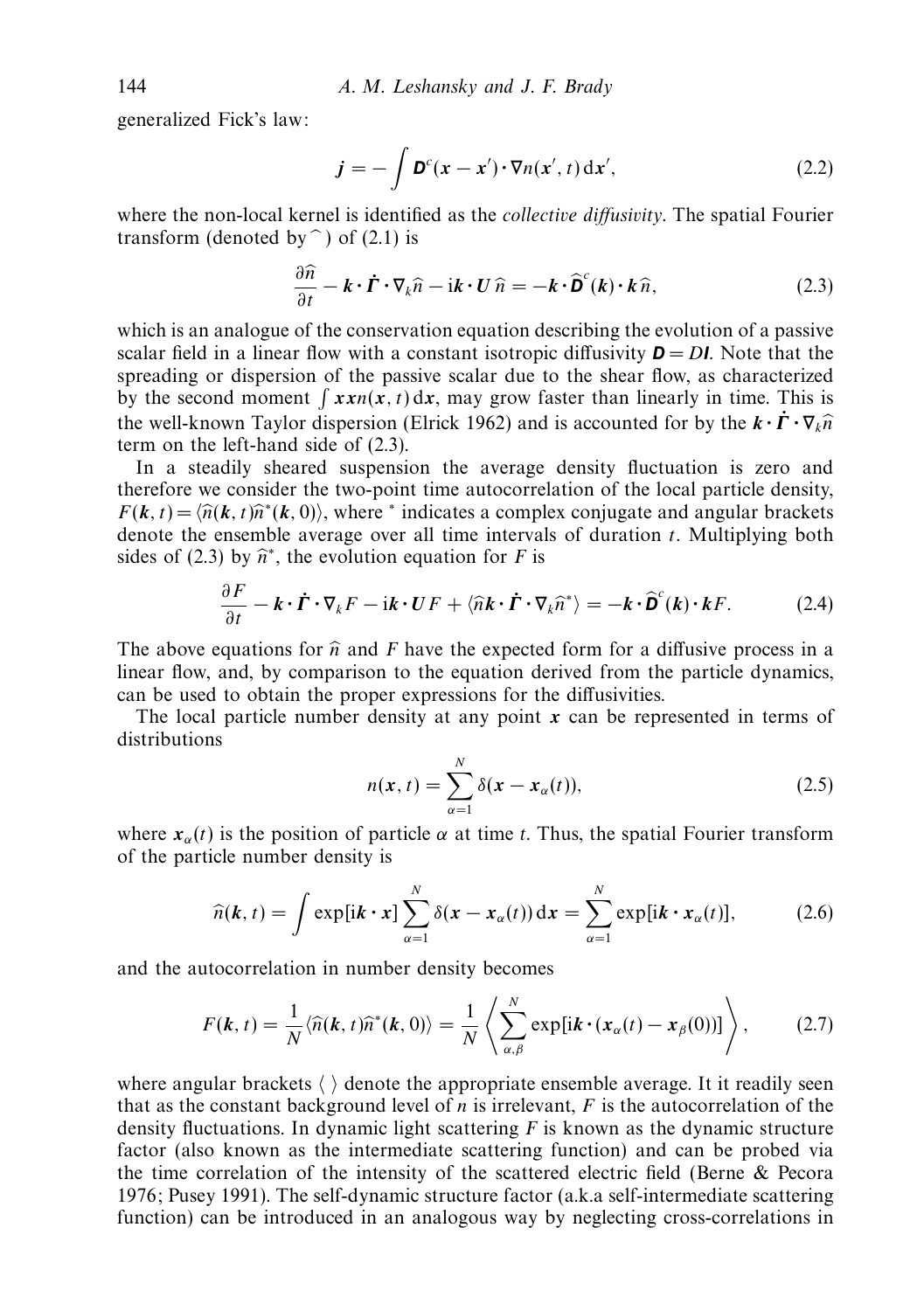positions of different particles in (2.7),

$$
F_s(\mathbf{k}, t) = \frac{1}{N} \left\langle \sum_{\alpha=1}^N \exp[i\mathbf{k} \cdot (\mathbf{x}_{\alpha}(t) - \mathbf{x}_{\alpha}(0))] \right\rangle.
$$
 (2.8)

The self-diffusive motion can be probed via  $F$  if some small portion of the particles in a sampling volume are tagged (e.g. have different refractive index). Indeed, due to the diluteness of the tagged particles the phase factor  $|i\mathbf{k} \cdot (\mathbf{x}_{\alpha}(t) - \mathbf{x}_{\beta}(0))|$  is large even for small *k* and thus the cross-terms  $\alpha \neq \beta$  in *F* involving correlation in relative positions of different particles disappear upon averaging and F becomes the selfdynamic structure factor,  $F_s$ . On the other hand, at large values of  $k$  small variations in relative particle positions,  $(x_\alpha(t) - x_\beta(0))$ , cause large variations in the phase factors and, again, F tends to *Fs*, regardless of the labelling of individual particles. Therefore, in the limit  $ka \gg 1$ , F also measures the average self-motion of individual particles. Here *a* is the size of a particle. In general, at moderate *k*, the cross-terms involving  $(\mathbf{x}_\alpha(t) - \mathbf{x}_\beta(0))$  are important and F is related to the collective motion of particles (Pusey 1991). In computer simulations both  $F$  and  $F_s$  can be probed directly from the exact knowledge of the particles' positions as a function of time.

Next we differentiate  $F$  with respect to time to obtain

$$
\dot{F}(\mathbf{k},t) = i\mathbf{k} \cdot \frac{1}{N} \left\langle \sum_{\alpha=1}^{N} \mathbf{U}_{\alpha} \exp[i\mathbf{k} \cdot (\mathbf{x}_{\alpha}(t) - \mathbf{x}_{\beta}(0))] \right\rangle, \tag{2.9}
$$

where  $U_\alpha$  denotes the velocity of the particle  $\alpha$  at time *t*. We write  $U_\alpha$  as

$$
U_{\alpha} = \dot{\Gamma} \cdot (x_{\alpha} - x_0) + U^{\infty}(x_0) + U'_{\alpha}
$$
  
=  $\dot{\Gamma} \cdot x_{\alpha} + U^* + U'_{\alpha}$ , (2.10)

where  $\dot{\mathbf{\Gamma}}$  is the velocity-gradient tensor,  $\mathbf{U}^{\infty}$  is the bulk average velocity measured at the arbitrary field point,  $x_0$ , from which the bulk shear velocity is referenced and  $U'_\alpha$  is the configuration-dependent velocity fluctuation of particle  $\alpha$  – that is, the velocity of particle  $\alpha$  relative to the uniform and bulk shearing motions. Here,  $U^* = U^{\infty} - \dot{\mathbf{\Gamma}} \cdot \mathbf{x}_0$ . Upon inserting  $U_\alpha$  from (2.10) in (2.9) we obtain

$$
\dot{F} - \boldsymbol{k} \cdot \boldsymbol{\dot{\Gamma}} \cdot \nabla_{k} F - i \boldsymbol{k} \cdot \boldsymbol{U}^{*} F - i \boldsymbol{k} \cdot \boldsymbol{\dot{\Gamma}} \cdot \frac{1}{N} \left\langle \sum_{\alpha, \beta}^{N} x_{\beta}(0) \exp[i \boldsymbol{k} \cdot (\boldsymbol{x}_{\alpha}(t) - \boldsymbol{x}_{\beta}(0))] \right\rangle
$$

$$
= i \boldsymbol{k} \cdot \frac{1}{N} \left\langle \sum_{\alpha, \beta}^{N} \boldsymbol{U}_{\alpha}^{\prime} \exp[i \boldsymbol{k} \cdot (\boldsymbol{x}_{\alpha}(t) - \boldsymbol{x}_{\beta}(0))] \right\rangle. \quad (2.11)
$$

It is straightforward to show that the last term on the left-hand side of  $(2.11)$  is equal to the term  $\langle \hat{n} \mathbf{k} \cdot \mathbf{\dot{\Gamma}} \cdot \nabla_k \hat{n}^* \rangle$  in (2.4). Moreover, it follows from symmetry that

$$
\frac{1}{N}\left\langle \sum_{\alpha,\beta}^{N}(\boldsymbol{x}_{\beta}(0)-\boldsymbol{x}_{cm})\exp[i\boldsymbol{k}\cdot(\boldsymbol{x}_{\alpha}(t)-\boldsymbol{x}_{\beta}(0)]\right\rangle = 0,
$$

where  $x_{cm}$  is the position of the centre of mass of the *N*-particle configuration at  $t = 0$ . Therefore, (2.11) can be re-written as

$$
\dot{F} - \boldsymbol{k} \cdot \boldsymbol{\dot{\Gamma}} \cdot \nabla_k F - i \boldsymbol{k} \cdot \widetilde{\boldsymbol{U}}^* F = i \boldsymbol{k} \cdot \frac{1}{N} \left\langle \sum_{\alpha, \beta}^N \boldsymbol{U}'_{\alpha} \exp[i \boldsymbol{k} \cdot (\boldsymbol{x}_{\alpha}(t) - \boldsymbol{x}_{\beta}(0)) \right\rangle \tag{2.12}
$$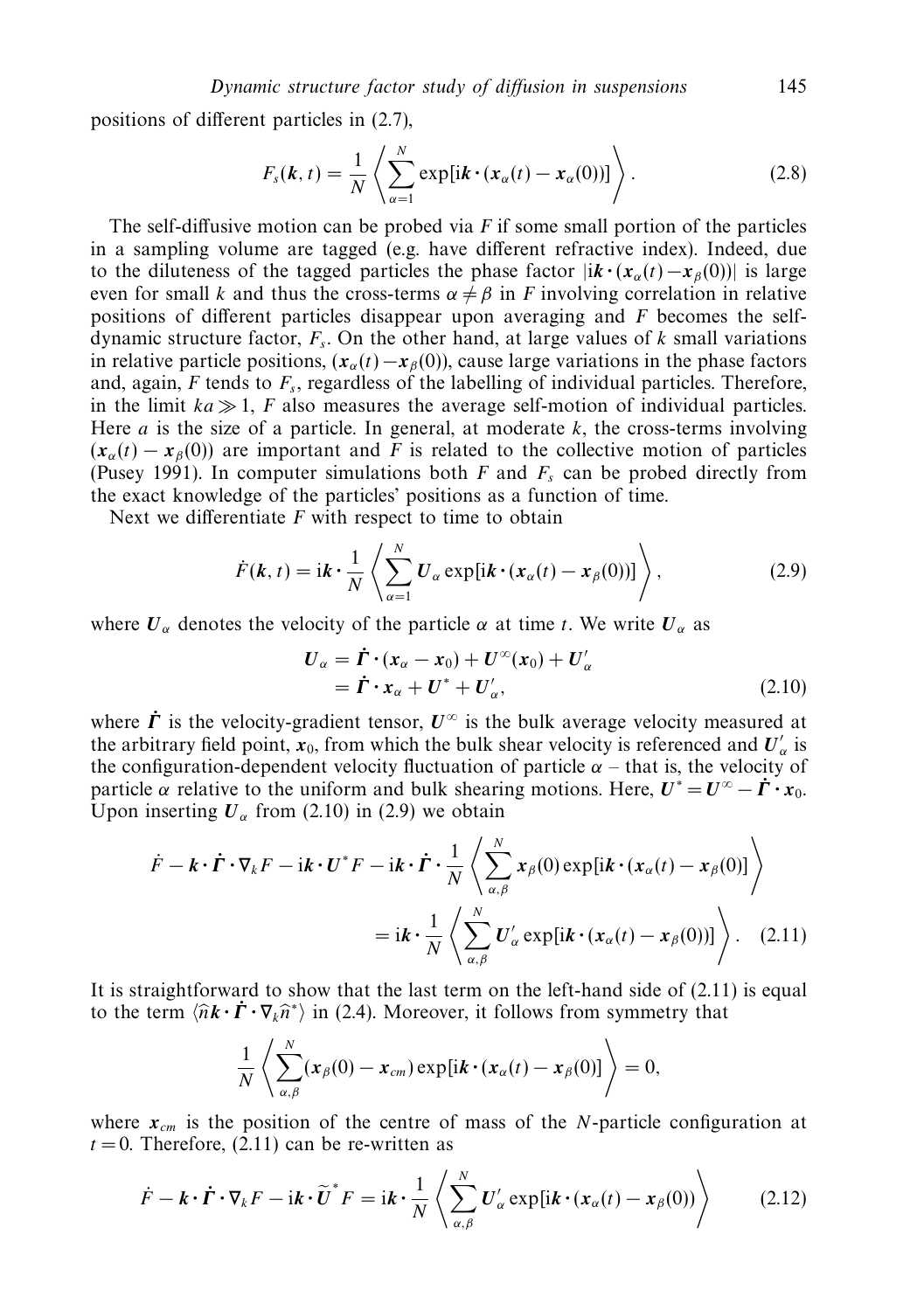with

$$
\widetilde{\boldsymbol{U}}^* = \boldsymbol{U}^{\infty} - \boldsymbol{\dot{\Gamma}} \cdot (\boldsymbol{x}_0 - \boldsymbol{x}_{cm}),
$$

indicating that the natural origin in a homogeneous suspension is the centre of mass of the particles. Similarly, the term  $\langle \hat{n} \mathbf{k} \cdot \mathbf{r} \cdot \nabla_k \hat{n}^* \rangle$  in (2.3) can be shown to be zero.

Thus, comparing (2.12) and (2.4) we identify the collective diffusivity via the following ansatz:

$$
i\mathbf{k} \cdot \frac{1}{N} \left\langle \sum_{\alpha,\beta}^{N} \mathbf{U}_{\alpha}^{\prime} \exp[i\mathbf{k} \cdot (\mathbf{x}_{\alpha}(t) - \mathbf{x}_{\beta}(0))] \right\rangle = -\mathbf{k} \cdot \widehat{\mathbf{D}}^{c}(\mathbf{k}) \cdot \mathbf{k} F, \qquad (2.13)
$$

where  $\hat{\boldsymbol{D}}^c(\boldsymbol{k})$  is generally *k*-dependent as the process depends on the spatial scale of the density fluctuation. As defined, the collective diffusivity is also, in general, time dependent, while it is expected to become stationary after a finite correlation time.

When  $ka \ll 1$  the scale of the density fluctuation is much larger than the size of a single particle, and the relaxation of the long-wavelength density fluctuation yields a particle flux which is the same as if a small constant density gradient persisted everywhere (Rallison & Hinch 1986). Therefore, as  $ka \rightarrow 0$ , we expect that  $\hat{\mathbf{D}}^c(\mathbf{k})$  will asymptote to the constant *gradient diffusivity*,  $\hat{\mathbf{D}}^{\triangledown}$ .

When self-diffusion is considered, neglecting the cross-terms involving correlation between positions of distinct particles will result in the same equation as (2.11) with F becoming *Fs* and the self-diffusivity can be defined via

$$
i\mathbf{k} \cdot \frac{1}{N} \left\langle \sum_{\alpha=1}^{N} \mathbf{U}_{\alpha}^{\prime} \exp[i\mathbf{k} \cdot (\mathbf{x}_{\alpha}(t) - \mathbf{x}_{\alpha}(0))] \right\rangle = -\mathbf{k} \cdot \widehat{\mathbf{D}}^{s} \cdot \mathbf{k} \, F_{s}. \tag{2.14}
$$

At long times, tagged particles wander far compared to their size to create a diffusive motion, but still a small distance compared to the lengthscale of the spatial variation of the tracer particles,  $k^{-1}$ . Thus, in the limit  $ka$  → 0,  $\overline{D}^s$  in (2.14) represents the longtime particle self-diffusivity. The self-diffusivity  $\mathbf{D}^s$  is anticipated to be independent of  $k$ .

Note that for  $k \perp \dot{\Gamma}$ ,  $U^*$  the convective terms on the left-hand side of (2.11) drop out yielding the familiar expressions

$$
-\frac{\dot{F}}{k^2 F} = \tilde{k} \cdot \hat{\boldsymbol{D}}_{\perp}^c(\boldsymbol{k}) \cdot \tilde{k}, \quad -\frac{\dot{F}_s}{k^2 F_s} = \tilde{k} \cdot \hat{\boldsymbol{D}}_{\perp}^s \cdot \tilde{k}.
$$
 (2.15)

Here the overdot denotes the time derivative and  $\tilde{\mathbf{k}} = \mathbf{k}/|\mathbf{k}|$ . The temporal behaviour of  $F$  and  $F_s$  in (2.15) is well known in equilibrium colloidal suspensions in the absence of an imposed flow  $(\dot{\mathbf{\Gamma}} = \mathbf{U}^* = 0)$  (Berne & Pecora 1976), with scalar diffusivities  $\tilde{\boldsymbol{k}} \cdot \hat{\boldsymbol{D}}^{s,c} \cdot \tilde{\boldsymbol{k}} = D^{s,c}$  due to rotational invariance. Our derivation (2.12)–(2.15) gives the appropriate generalization necessary for linear flows and provides the operational means to determine the diffusivities from the decay of the dynamic structure factor.

In the small-*k* limit the left-hand side of (2.14) becomes  $-k \cdot N^{-1} \langle \sum_{\alpha=1}^{N} U_{\alpha}^{\prime}$  $\langle \Delta x_{\alpha}(t) \rangle \cdot \mathbf{k}$  since  $\langle \sum_{\alpha} U'_{\alpha} \rangle = 0$ ,  $F_s \sim 1$ , and therefore

$$
\widehat{\boldsymbol{D}}^s = \frac{1}{N} \left\langle \sum_{\alpha=1}^N \int_{\tau=0}^t \boldsymbol{U}'_\alpha(t) \boldsymbol{U}_\alpha(\tau) \, \mathrm{d}\tau \right\rangle. \tag{2.16}
$$

The self-diffusivity in a linear flow can be expressed in terms of autocorrelation between the velocity fluctuation and the actual velocity  $U_\alpha$  in accord with findings of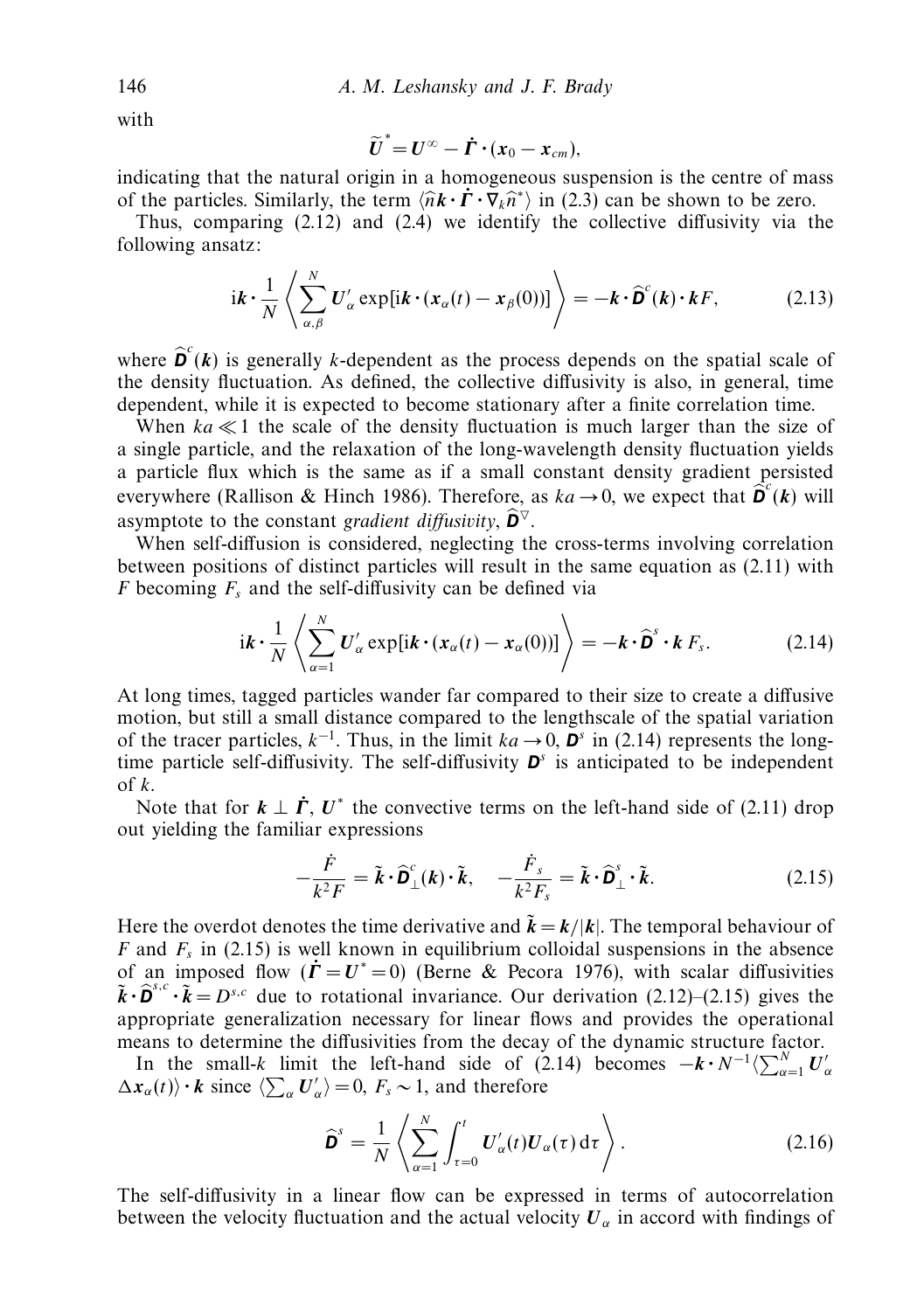Sierou & Brady (2004), who derived (2.16) from purely kinematic arguments. With a finite correlation time the integral in  $(2.16)$  results in a stationary diffusivity  $\hat{\boldsymbol{D}}$ (Marchioro & Acrivos 2001; Sierou & Brady 2004). In the absence of the imposed flow (2.16) becomes the well-known expression for the equilibrium self-diffusivity in terms of the integral over the velocity autocorrelation.

For the collective diffusivity as defined by (2.13), expanding the phase factor on the left-hand side near  $k = 0$  as

$$
\exp[i\mathbf{k}\cdot(\mathbf{x}_{\alpha}(t)-\mathbf{x}_{\beta}(0))]=\exp[i\mathbf{k}\cdot(\mathbf{x}_{\alpha}(t)-\mathbf{x}_{\beta}(t))]\left[1+i\mathbf{k}\cdot\Delta\mathbf{x}_{\beta}-\frac{1}{2}\mathbf{k}\mathbf{k}:\Delta\mathbf{x}_{\beta}\Delta\mathbf{x}_{\beta}+\dots\right],
$$
\n(2.17)

with  $\Delta x_{\beta} = x_{\beta}(t) - x_{\beta}(0)$ , one arrives at

$$
\widehat{\mathbf{D}}^c = F^{-1} \frac{1}{N} \left\langle \sum_{\alpha,\beta}^N \left( U_{\alpha}' \Delta x_{\beta} + \frac{1}{2} (\mathbf{i} \mathbf{k} \cdot \Delta x_{\beta}) U_{\alpha}' \Delta x_{\beta} - \dots \right) \exp[\mathbf{i} \mathbf{k} \cdot (\mathbf{x}_{\alpha}(t) - \mathbf{x}_{\beta}(t))] \right\rangle.
$$
\n(2.18)

Also, using (2.17) it can be shown that in the small-*k* limit the dynamic structure factor,  $F$ , asymptotes to a *static structure factor*,  $S(k)$ , that probes the instantaneous microstructure of the suspension at wavevector *k*:

$$
F(\mathbf{k}, t) \sim S(\mathbf{k}) = \frac{1}{N} \left\langle \sum_{\alpha, \beta}^{N} \exp[i\mathbf{k} \cdot (\mathbf{x}_{\alpha}(t) - \mathbf{x}_{\beta}(t))] \right\rangle = \frac{1}{N} \left\langle \left| \sum_{\alpha=1}^{N} \exp[i\mathbf{k} \cdot \mathbf{x}_{\alpha}] \right|^{2} \right\rangle, \tag{2.19}
$$

which is anticipated to be stationary for a steadily sheared suspension. Thus, the leading-order term of the small- $k$  expansion of  $\hat{\mathbf{D}}^c$  in (2.18) gives the gradient diffusivity that can be expressed in terms of the velocity cross-correlation,

$$
\widehat{\mathbf{D}}^{\nabla} = \lim_{k \to 0} \frac{1}{NS(\mathbf{k})} \left\langle \sum_{\alpha,\beta}^{N} \mathcal{M}_{\alpha\beta} \exp[i\mathbf{k} \cdot (\mathbf{x}_{\alpha}(t) - \mathbf{x}_{\beta}(t))] \right\rangle = \lim_{k \to 0} \frac{\mathcal{H}(\mathbf{k},t)}{S(\mathbf{k})},
$$
(2.20)

where

$$
\mathcal{M}_{\alpha\beta} = \int_{\tau=0}^{t} U'_{\alpha}(t) U_{\beta}(\tau) d\tau.
$$
 (2.21)

As for the self-diffusivity, in the long-time limit the correlation is lost and the integral over the velocity cross-correlation is stationary. Also note that one cannot simply pass to the limit by setting  $k = 0$  in the exponential factor that multiplies  $\mathcal{M}_{\alpha\beta}$  in (2.20) since the doubly infinite sum  $\langle \sum_{\alpha\beta} \mathcal{M}_{\alpha\beta} \rangle = 0$  due to the fact that the mean of the velocity fluctuation is zero.

An expression analogous to (2.20) for the short-time collective diffusivity in an equilibrium colloidal dispersion valid for an arbitrary *k* was derived by Pusey (1991) using a short-time expansion of *F*. Indeed, in the short-time Brownian regime, i.e.  $a^2/v \ll t \ll a^2/D_o$ , where  $D_o$  is the Brownian diffusivity of an isolated particle, the colloidal particles have hardly moved from their initial positions,  $|\mathbf{k} \cdot \Delta \mathbf{x}_{\beta}| \ll 1$  holds even for large values of *k* and (2.20) is expected to be valid for a wide range of wavevectors. Segré, Behrend & Pusey (1995) used (2.20) to evaluate the short-time collective diffusivity from lattice Boltzmann simulations of an equilibrium colloidal dispersion. Since for times  $t \ll a^2/D_0$  (2.20) is asymptotically valid for arbitrary *k*, it can be viewed as the effective *k*-dependent diffusivity that asymptotes to the shorttime gradient diffusivity and to the short-time self-diffusivity in the low- and high-*k* limits, respectively (Russel & Glendinning 1981). Indeed, for  $ka \gg 1$ ,  $\mathcal{H} \rightarrow \mathbf{D}^s$  because the contribution from the cross-terms vanishes on average due to large variations in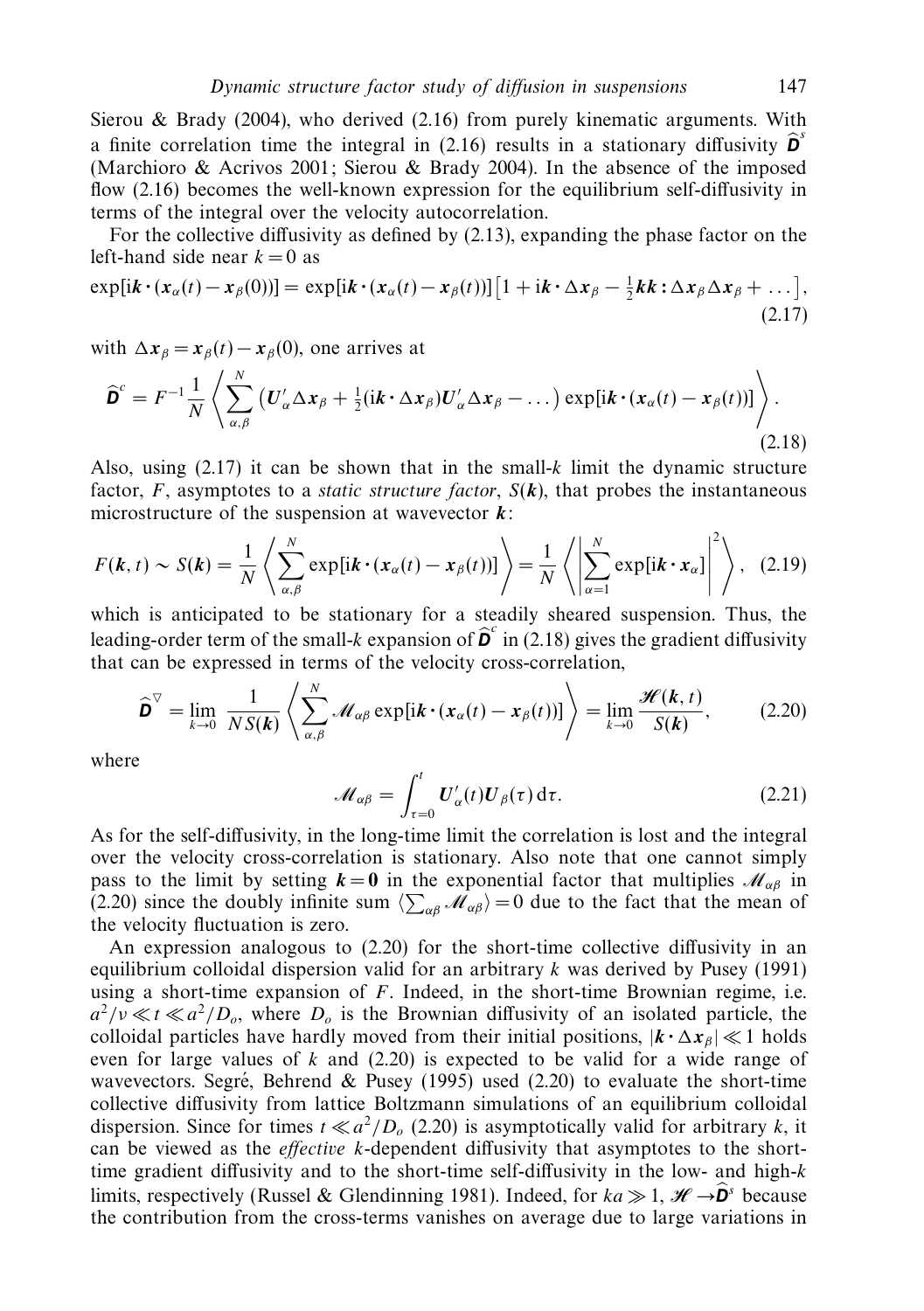the phase factor  $|i\mathbf{k} \cdot (\mathbf{x}_{\alpha} - \mathbf{x}_{\beta})|$  even for small instantaneous relative separations, while  $S^{eq}(k) \rightarrow 1$  as  $k \rightarrow \infty$ . In contrast to the equilibrium case, for shear-induced diffusion, (2*.*20) cannot be viewed as the *k*-dependent effective diffusivity for a wide range of *k* since the motion is not diffusive for short times  $t \ll \gamma^{-1}$ , with  $\gamma$  being the shear rate. Therefore, (2.20) is only asymptotically valid in the low-*k* limit.

For equilibrium colloidal suspensions there is a simple physical interpretation of the collective diffusivity,  $(2.20)$ . In the limit of small k, it is well known that the magnitude of the density fluctuations of a system, as characterized by the static structure factor *S*(0), is related to its isothermal compressibility (*∂n/∂Π*)*<sup>T</sup>* (Hansen & McDonald 1986; Pusey 1991):

$$
S^{eq}(0) = k_B T \left(\frac{\partial n}{\partial T}\right)_T.
$$
\n(2.22)

Thus, *Seq* (0)−<sup>1</sup> can be interpreted as a thermodynamic force associated with the density gradient which drives the diffusion, and the hydrodynamic factor,  $\mathcal{H}(k)$ , in (2.20) can be interpreted as the collective mobility or the mean sedimentation velocity relative to zero-volume-flux axes (Batchelor 1976). For a dilute colloidal suspension of hard spheres  $S^{eq}(0) \sim 1 - 8\phi$  due to excluded volume effects, while the collective mobility is given by the average sedimentation velocity,  $\mathcal{H}(0) \sim (6\pi n a)^{-1}(1-6.55φ)$ , leading to the classical result  $D^{\triangledown} = k_B T \mathcal{H}(0)/S^{eq}(0) \sim D_o(1 + 1.45\phi)$  (Batchelor 1976).

For non-colloidal sheared suspensions,  $S(k)$ , which is a mathematical construct, can be interpreted as the inverse of the non-equilibrium osmotic compressibility that results from the shear-induced hydrodynamic (and interparticle) forces among particles and (2.20) for  $\hat{D}^c$  can be given a similar interpretation.

Note that the expressions derived for both the self- (2.16) and gradient (2.20) diffusivities are independent of the details of the microscale dynamics and should hold quite generally, and specifically, for the case of shear-induced diffusion of non-colloidal particles far from thermodynamic equilibrium. The only proviso is that the correlation time must be finite so that a constant diffusivity is attained in the long-time limit.

#### *3. The simulation method*

In this study the recent modification of the conventional Stokesian Dynamics (SD) method (Bossis & Brady 1984), so-called Accelerated Stokesian Dynamics (ASD) is used. The detailed description of ASD is provided in Sierou & Brady (2001). Without going into the details of the new implementation, the major advantage of ASD is its high computational efficiency that scales as  $O(N \log N)$  vs.  $O(N^3)$  for SD, with *N* being the number of particle in the simulation box. This significant improvement allows large systems of the order of  $10<sup>3</sup>$  particles to be simulated, an ability that will be shown to be critical for reliable extrapolation to infinite system size for the gradient diffusivity.

The simple shear flow of a monodisperse suspension of non-Brownian spherical particles with radii *a* in a viscous fluid of viscosity *η* is considered. Non-Brownian implies that the Péclet number,  $Pe = a^2 \dot{\gamma}/2D_o$ , is infinitely large. Here,  $\dot{\gamma}$ , is a shear rate and  $D<sub>o</sub> = kT/6\pi\eta a$  is the Brownian diffusivity of an isolated particle. We also assume Stokes flow conditions such that the particle Reynolds number,  $Re_p = a^2 \dot{\gamma}/v$ , where *ν* is the kinematic viscosity of the fluid, is vanishingly small. Also, following previous numerical studies a short-range repulsive interparticle force was introduced to prevent particles from overlapping. We used the same form of the pair-wise interparticle force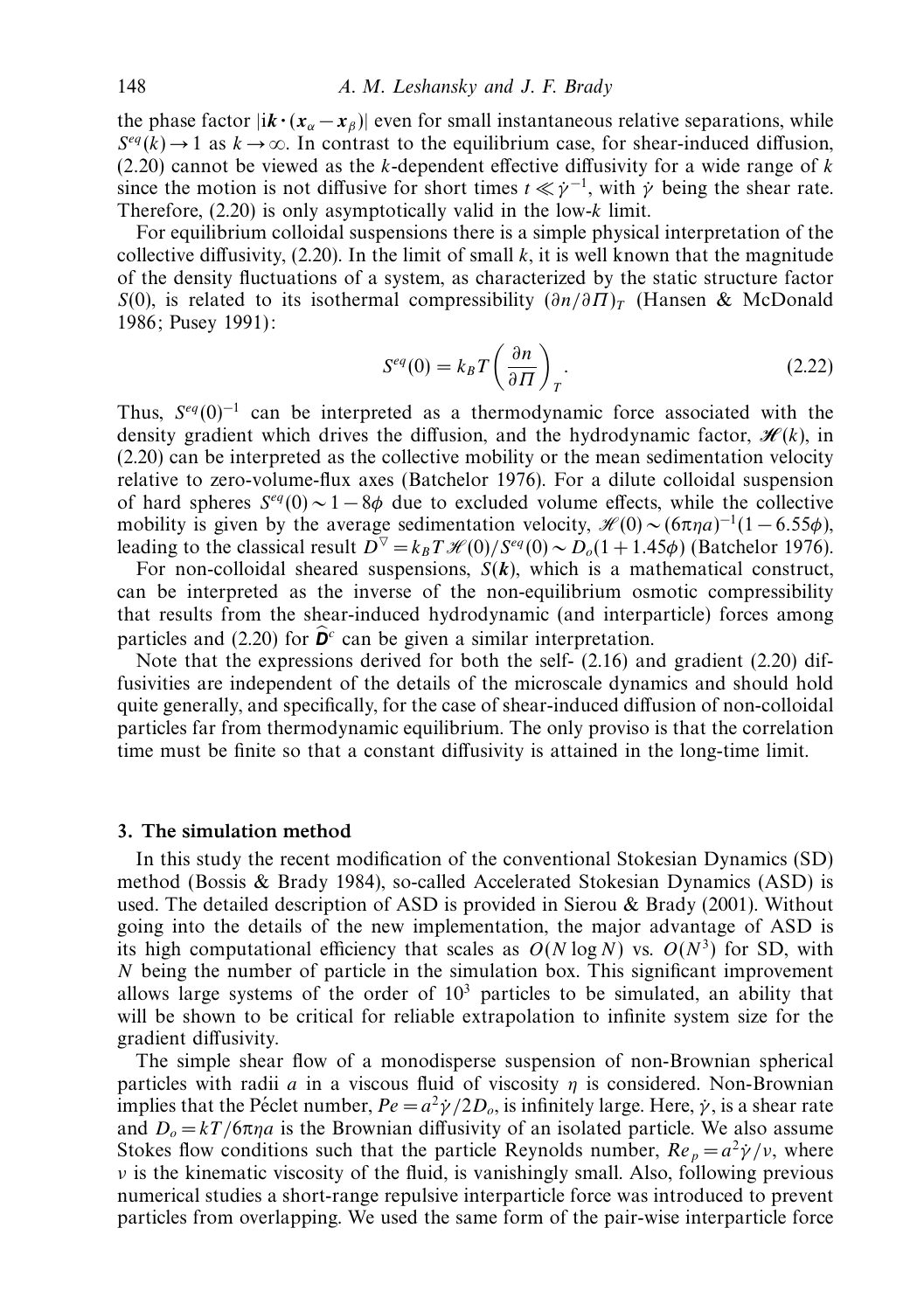

FIGURE 1. Radial pair-distribution function  $g(r)$  for  $\phi = 0.35$ . The dashed line is the Percus– Yevic closure for a hard-sphere suspension at equilibrium, open circles  $(0)$  are the results of Brownian dynamics simulations, and the solid line corresponds to the angularly averaged value  $\langle g(r) \rangle_{\Omega}$  for a non-colloidal suspension of hard spheres in a simple shear flow ( $N = 512$ ) corresponding to infinite Péclet number.

as in Sierou & Brady (2004), where the self-diffusivity was investigated:

$$
\boldsymbol{F}_{\alpha\beta} = F_0 \frac{\tau e^{-\tau \epsilon}}{1 - e^{-\tau \epsilon}} \, \boldsymbol{e}_{\alpha\beta},\tag{3.1}
$$

where  $6\pi a^2 \dot{\gamma} F_{\alpha\beta}$  is the dimensional force exerted on sphere  $\alpha$  by sphere  $\beta$ ,  $F_0$  stands for the dimensionless magnitude of the force,  $\tau$  relates to its range,  $\epsilon = (r - 2a)/a$ is the dimensionless separation distance between particles' surfaces, and *eαβ* is the unit director connecting the centres of the two particles. In the present investigation the value of  $\tau F_0$  was set to unity, while  $\tau$  was set at 1000. To demonstrate that this particular form of the interparticle force does not introduce any significant disturbance to the suspension microstructure at equilibrium, we pre-equilibrated 500 particles using standard Brownian dynamics (BD) simulations and compared the resulting pair-distribution function  $g(r)$  with the Percus-Yevic (PY) closure for hard spheres (Hansen & McDonald 1986). As seen in figure 1, the results of the BD simulations (open circles) and the PY closure (the dashed line) are in very close agreement. The considerable difference between the angularly averaged  $\langle g(r) \rangle_{\Omega}$  corresponding to a strongly sheared non-colloidal suspension evaluated from the ASD simulation (the solid line) and an equilibrium  $g(r)$  (the dashed line) indicates the strong effect of the shear on the suspension microstructure (e.g. Gadala-Maria & Acrivos 1980; Brady & Morris 1997; Sierou & Brady 2002). We shall see in §4 that the shear-induced distortion of the suspension microstructure occurs not only in the direction of the flow, but also in the plane normal to the flow.

Throughout the paper we use non-dimensional lengths scaled with the particle radius *a* and non-dimensional times scaled with  $\gamma^{-1}$ . Thus, the diffusivities are scaled by  $a^2\dot{\gamma}$ , wavevectors by  $a^{-1}$  and velocities by  $a\dot{\gamma}$ . A fourth-order Adams–Bashforth time-integration scheme was used, while simulation time steps ranged from  $\Delta t =$  $5 \times 10^{-3}$  to  $1 \times 10^{-4}$  depending on the particle volume fraction. Random initial hardsphere configurations are created using standard methods of molecular dynamics.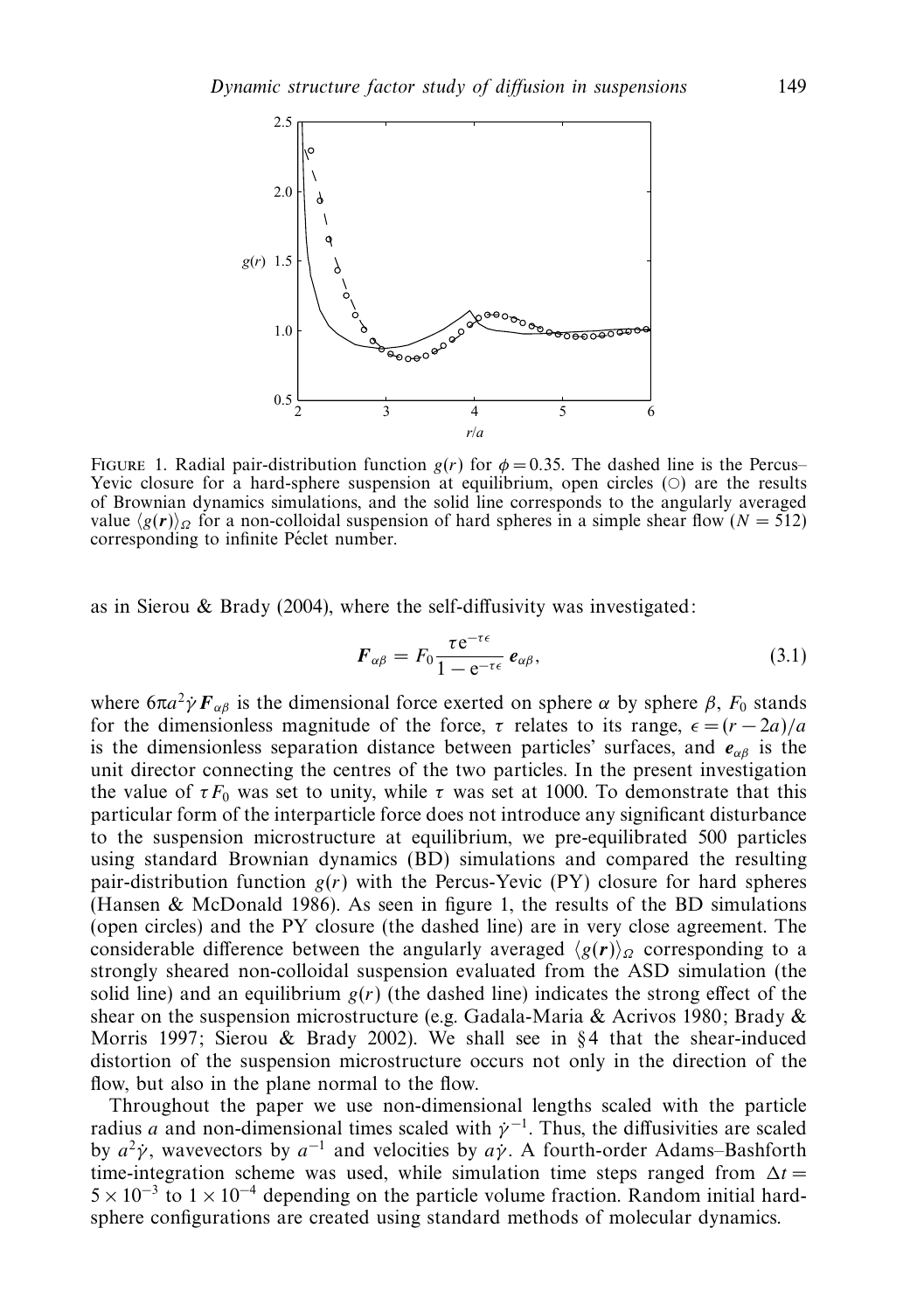

FIGURE 2. Decay of the self-dynamic structure factor,  $F_s(\mathbf{k}, t)$ , vs. dimensionless time, *t*, for a system of  $N = 512$ ,  $\phi = 0.35$  over a total strain of 20. (a) Solid lines correspond to wavevectors  $k = 2\pi m / He_y$  and dashed lines to  $k = 2\pi m / He_z$  with  $m = 1, 2, 3$  (thicker lines correspond to larger *k*). (b) The dependence  $-k^{-2} \ln F_s(k, t)$  vs. *t*: ——,  $k = 2\pi m / He$ ,  $k = 2\pi m / He$ with  $m = 1, 2, 3$ . Curves corresponding to different wavevector in both *y* and *z* directions collapse onto single curves, resulting in *k*-independent self-diffusivities in the long-time limit. The resulting values of the self-diffusion coefficients are found as the slopes of the curves.

### *4. Results*

## 4.1. Transverse self-diffusivity

First we tested the proposed approach by calculating self-diffusion coefficients,  $D_{yy}^s$  and  $D_{zz}^s$  (where  $\hat{ }$  is ommited for simplicity) for a system of  $N = 512$  particles at a volume fraction  $\phi = 0.35$ . Figure 2 shows the decay of the self-dynamic structure factor,  $F_s(\mathbf{k}, t)$ , calculated using (2.8) for three different values of the wavevector  $k = 2\pi m/H$ , where  $m = 1, 2, 3$  in both directions y and z for strains up to 20. Here, H is the height of the simulation cell scaled with the particle radius *a*. To improve the statistics we averaged the data over several simulation runs each of 200 time strains starting from independent random initial realizations. Following Sierou  $\&$  Brady (2004) to further reduce the statistical noise, the values of  $F<sub>s</sub>$  are averaged over all possible (overlapping) time intervals available for each simulation run. It is evident from figure  $2(a)$  that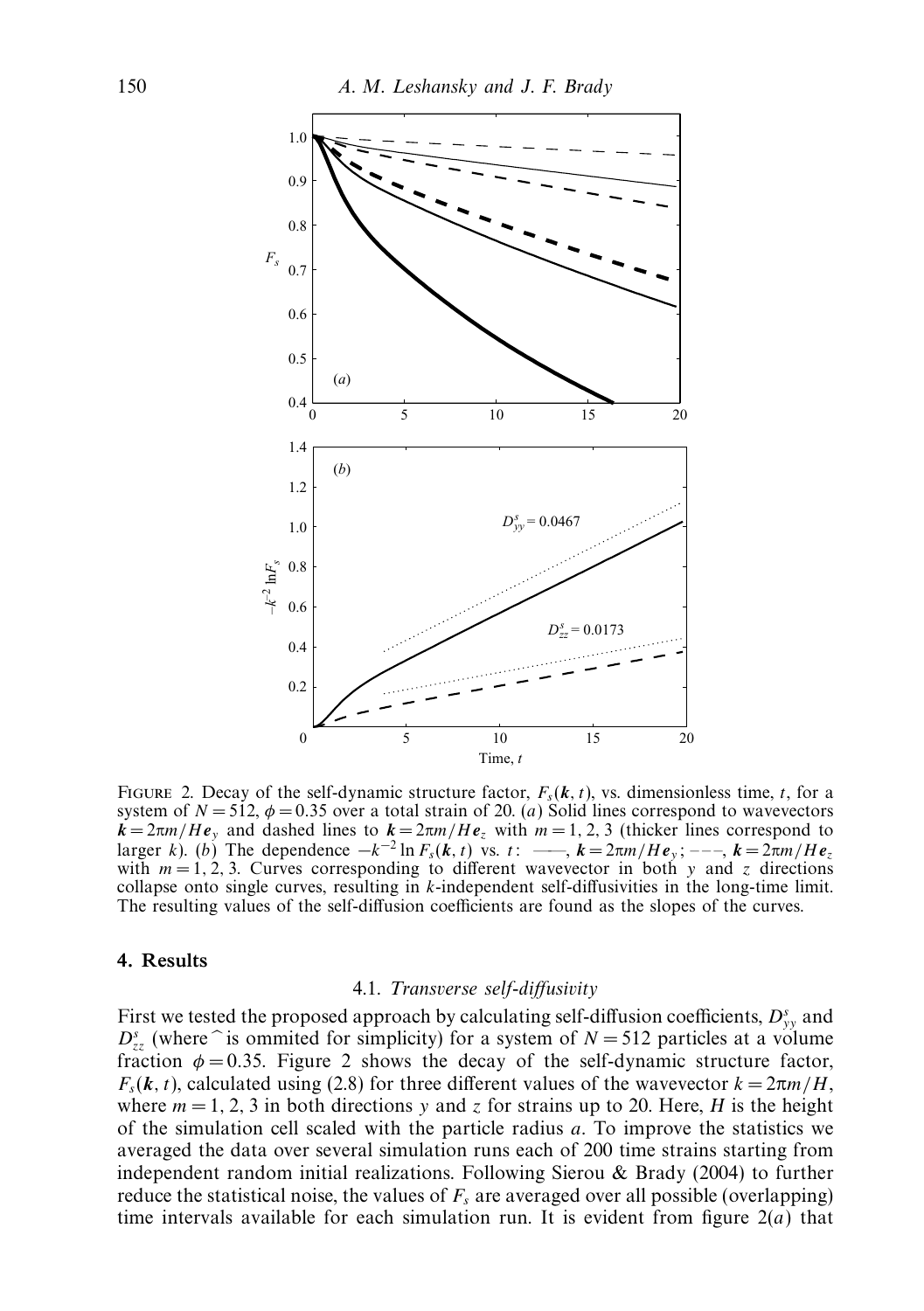

FIGURE 3. The velocity auto-correlation functions and their integrals for a system of  $N = 512$ ,  $\phi$  = 0.35. The solid lines correspond to the self-diffusivity in the velocity-gradient direction, while the dashed lines correspond to the vorticity direction. Thinner lines are the velocity auto-correlation functions, while thicker lines are their integrals. The resulting values of the self-diffusivities are given by the areas under the curves or by the plateau values of the integral lines.

after a short time of ∼ 5 strains the linear diffusive behavior is established and *Fs* decays exponentially according to (2.15). When  $-k^{-2} \ln F_s$  is plotted as a function of time (see figure 2b), the curves corresponding to different  $k$  in figure 2(a) collapse onto one curve resulting in a *k*-independent self-diffusivity as anticipated from (2.16). The fact that the same value of  $D^s$  is recovered not only for small k but even for  $k \approx 1$  reflects the fact that, unlike light scattering experiments, in simulations we can 'tag' all the particles in the cell and probe  $F_s$  at arbitrary  $\boldsymbol{k}$  without being concerned about correlations between distinct particles. The self-diffusion coefficients shown in the figure  $2(b)$  are found as the slopes of the curves. For comparison, self-diffusion coefficients are evaluated from the integral of the velocity auto-correlation function, shown in figure 3 as well as its integral. It is readily seen that the values of the self-diffusivity resulting from the two approaches show excellent agreement and are within the margins of statistical error of the values reported by Sierou & Brady (2004):  $D_{yy}^s = 0.0460 \pm 0.0050$ ,  $D_{zz}^s = 0.0185 \pm 0.0020$ . Further, we repeated the calculations for a wide range of particle volume fractions  $\phi = 0.05-0.60$  with  $N = 512$ . As discussed in Sierou & Brady (2004), the effect of the finite size of the simulation cell on the self-diffusivity is rather weak,  $D^s \propto (1 - bN^{-1})$ , so further corrections to the infinite system limit for larger systems would be very small.

Since the extensive study of the self-diffusivity using ASD simulations in the range *φ* = 0*.*10–0*.*50 was reported earlier by Sierou & Brady (2004), where the self-diffusivity was found by probing the time rate of change of the mean-square displacement or via the velocity autocorrelation function, we shall only compare these earlier results to those obtained here from the dynamic structure factor (DSF) approach. Also, we were able to probe the self-diffusivity beyond the order–disorder transition point in the shear-induced ordered phase at  $\phi = 0.55$  and in the shear-melted suspension at  $\phi = 0.60$ . Figures 4(a) and 4(b) depict the evolution of  $-k^{-2} \ln F_s(\mathbf{k}, t)$  in the *y*and *z*-directions, respectively, as a function of time for different volume fractions.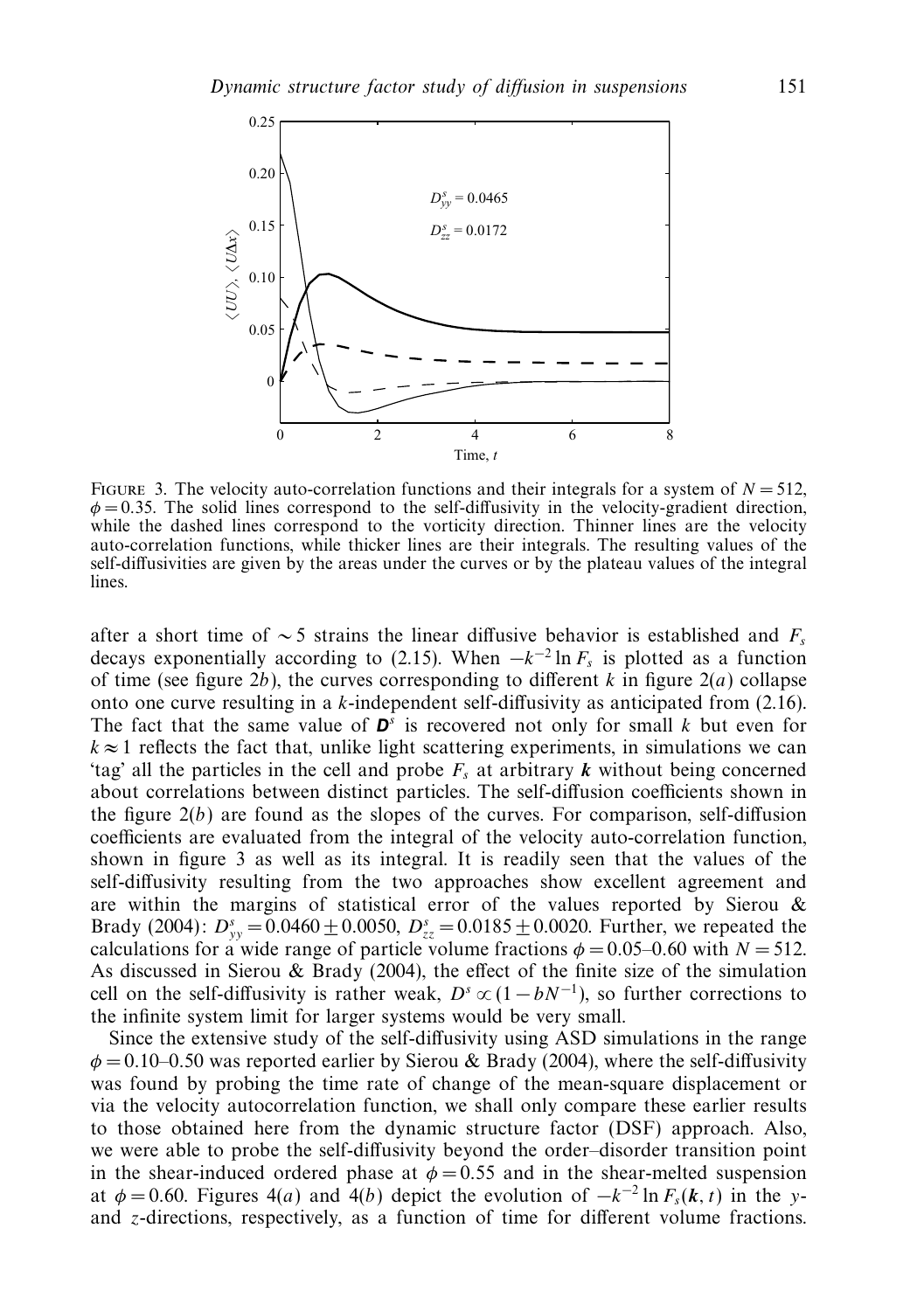

FIGURE 4. Evolution of the self-dynamic structure factor,  $-k^{-2} \ln F_s(\mathbf{k}, t)$ , vs. time, for  $N = 512$ particles and different particle volume fractions:  $\phi = 0.25$  ( $\square$ ),  $\phi = 0.35$  ( $\shd$ ),  $\phi = 0.45$  ( $\shd$ ),  $\phi = 0.55$  ( $\nabla$ ) and  $\phi = 0.60$  ( $\diamond$ ). (a)  $\mathbf{k} = 2\pi / H \mathbf{e}_v$ ; (b)  $\mathbf{k} = 2\pi / H \mathbf{e}_z$ .

It is evident from figure 4 that after a short transient the linear diffusive regime sets in. Also, the self-diffusivities in both transverse directions increase monotonically with  $\phi$  up to  $\phi \sim 0.40$ . At  $\phi = 0.55$  ( $\triangledown$  symbols in figure 4), which corresponds to the shear-induced ordered phase (Sierou & Brady 2002), an abrupt order-of-magnitude drop in the self-diffusivity is evident in both transverse directions. The analogous observation of a rapid drop in transverse self-diffusivity related to the shear-induced ordering transition in colloidal suspension of charge-stabilized 'soft' spheres near the melting point was made in the Brownian dynamics (BD) simulations of Xue & Grest (1990). The structure of the ordered phase is also quite similar to what was found in sheared suspensions in BD simulations (Xue & Grest 1990; Foss & Brady 1999) and in experiments (e.g. Ackerson & Pusey 1988; Chen et al. 1992): there is a string ordering along the flow direction  $x$ , while the strings are packed into an hexagonal lattice in the transverse  $(y, z)$ -plane. Also, there have been a number of computational studies using non-equilibrium molecular dynamics, NEMD, (e.g. Erpenbeck 1984) that show similar string formation in molecular fluids. To observe the effect of the flow in the NEMD simulations the shear rate must be very large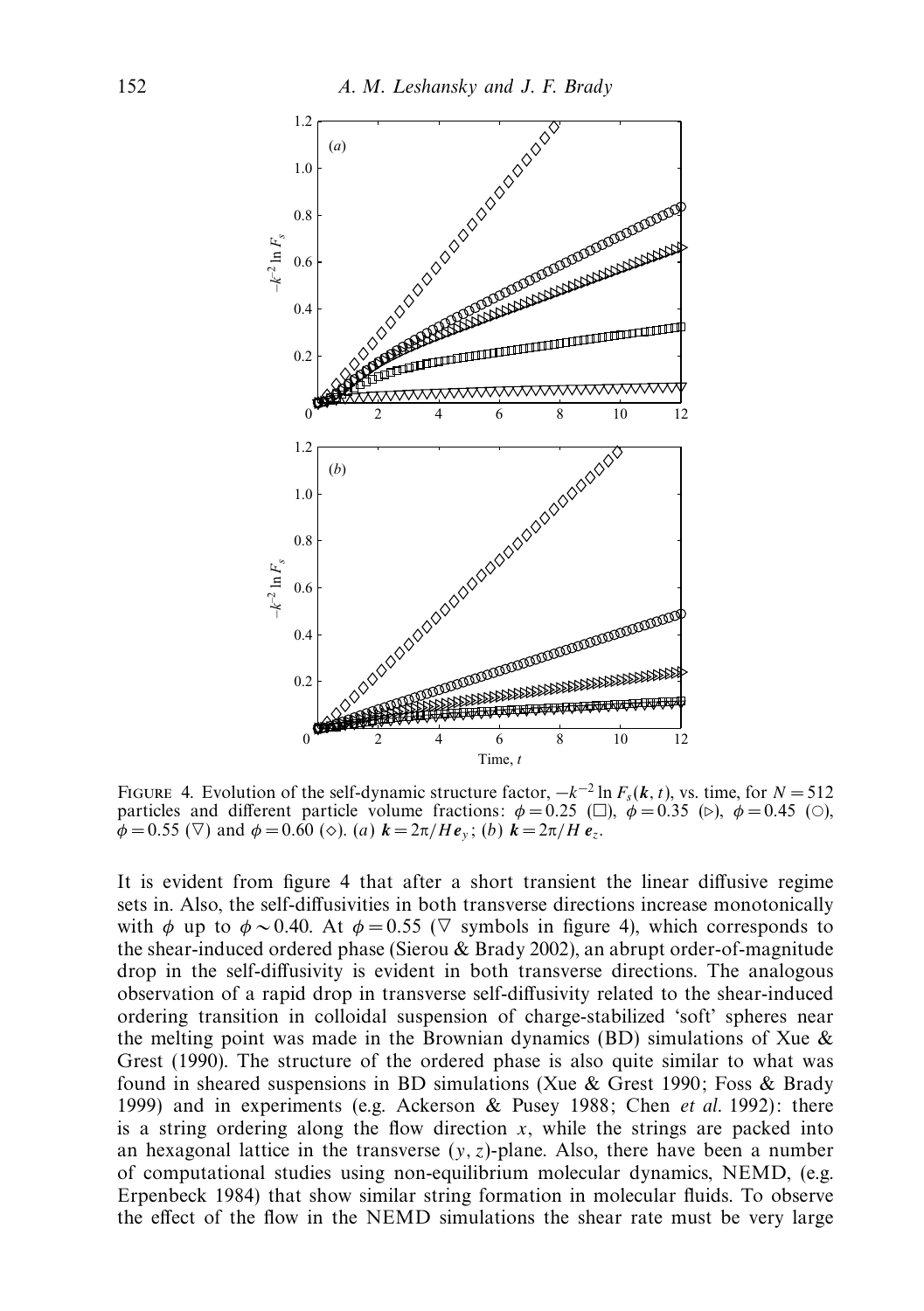| φ    | $D_{yy}^s$ | $D_{zz}^s$ | $D_{\rm vvSB}^s$  | $D_{zzSB}^s$      |
|------|------------|------------|-------------------|-------------------|
| 0.05 | 0.00058    | 0.00033    |                   |                   |
| 0.10 | 0.0014     | 0.0010     | $0.0017 + 0.0003$ | $0.0011 + 0.0002$ |
| 0.15 | 0.0040     | 0.0024     | $0.0045 + 0.0006$ | $0.0024 + 0.0004$ |
| 0.20 | 0.0084     | 0.0040     | $0.0084 + 0.0010$ | $0.0040 + 0.0006$ |
| 0.25 | 0.0175     | 0.0069     | $0.0171 + 0.0020$ | $0.0070 + 0.0007$ |
| 0.30 | 0.0312     | 0.0115     | $0.0310 + 0.0040$ | $0.0117 + 0.0010$ |
| 0.35 | 0.0467     | 0.0173     | $0.0460 + 0.0050$ | $0.0185 + 0.0020$ |
| 0.40 | 0.0633     | 0.0285     | $0.0620 + 0.0060$ | $0.0290 + 0.0030$ |
| 0.45 | 0.0624     | 0.0404     | $0.0583 + 0.0070$ | $0.0450 + 0.0040$ |
| 0.50 | 0.0572     | 0.0502     | $0.0580 + 0.0070$ | $0.0520 + 0.0050$ |
| 0.55 | 0.0027     | 0.0051     |                   |                   |
| 0.60 | 0.146      | 0.125      |                   |                   |

TABLE 1. Values of the self-diffusivites  $D_{yy}^s$  and  $D_{zz}^s$  evaluated for different volume fractions for  $N = 512$  using the dynamic structure factor approach.  $D_{\text{sysSB}}^s$  and  $D_{\text{zzSB}}^s$  correspond to the equivalent values reported in Sierou & Brady (2004) evaluated via the time rate of change of the particle mean-square displacements.

 $({\sim}10^{12} \text{ s}^{-1})$ , and one needs to be concerned about the proper energy removal from the system. In fact, Evans & Morriss (1986) found that the shear-induced alignment into strings in these studies was an artifact of the form of the temperature thermostat. They also suggest that one should not expect to find string-ordering transition in dense atomic fluids.

Although a detailed study of the suspension microstructure under shear is available in Sierou & Brady (2002), the shear-induced ordering transition can be easily distinguished from the plots of a projection of the static structure factor  $S(k)$  onto the velocity-gradient and vorticity axes. As shown in figure 5 the height of the first peak in  $S(k_y)$  increases dramatically as particle concentration increases from  $\phi = 0.45$  to  $\phi = 0.55$ , confirming that layering has occurred, while the height of the second peak of  $S(k_z)$  exceeds the first, indicating ordering of strings into a lattice in the  $(y, z)$ -plane (Xue & Grest 1990).

Increasing further the particle volume fraction up to  $\phi = 0.60$  while keeping the shear rate unchanged, results in shear-induced melting of the ordered phase (see Sierou & Brady 2002) and an abrupt order-of-magnitude increase of the self-diffusivity  $(\diamond$  symbols in figure 4). Table 1 shows the values of the self-diffusivities evaluated for a wide range of particle volume fractions with *N* = 512 via the DSF approach and the analogous results from Sierou & Brady (2004) where the time rate of change of the particles' mean-square displacements was probed. The agreement between these results is very good and the discrepancy is always within the statistical error (not shown). In the figure 6 the dependence of  $D_{yy}^s$  and  $D_{zz}^s$  on the volume fraction from table 1 is shown on a log-log plot. Below  $\phi = 0.10$  the self-diffusivity grows roughly as  $\phi^2$ , while beyond  $\phi = 0.20$  it grows approximately as  $\phi^3$ .

The presence of a plateau in  $D_y^s$  staring at  $\phi \sim 0.4$  compared to monotonically increasing  $D_{zz}^s$  up to  $\phi \simeq 0.5$  probably reflects the structural changes in the suspension as the particle concentration increases. As mentioned before, the continuous increase in the first peak of  $S(k_y)$ , as shown in figures 5, suggests that some layering occurs prior to the string-ordered transition. We suggest that the anisotropy caused by layering may hinder the self-diffusivity in the velocity-gradient direction.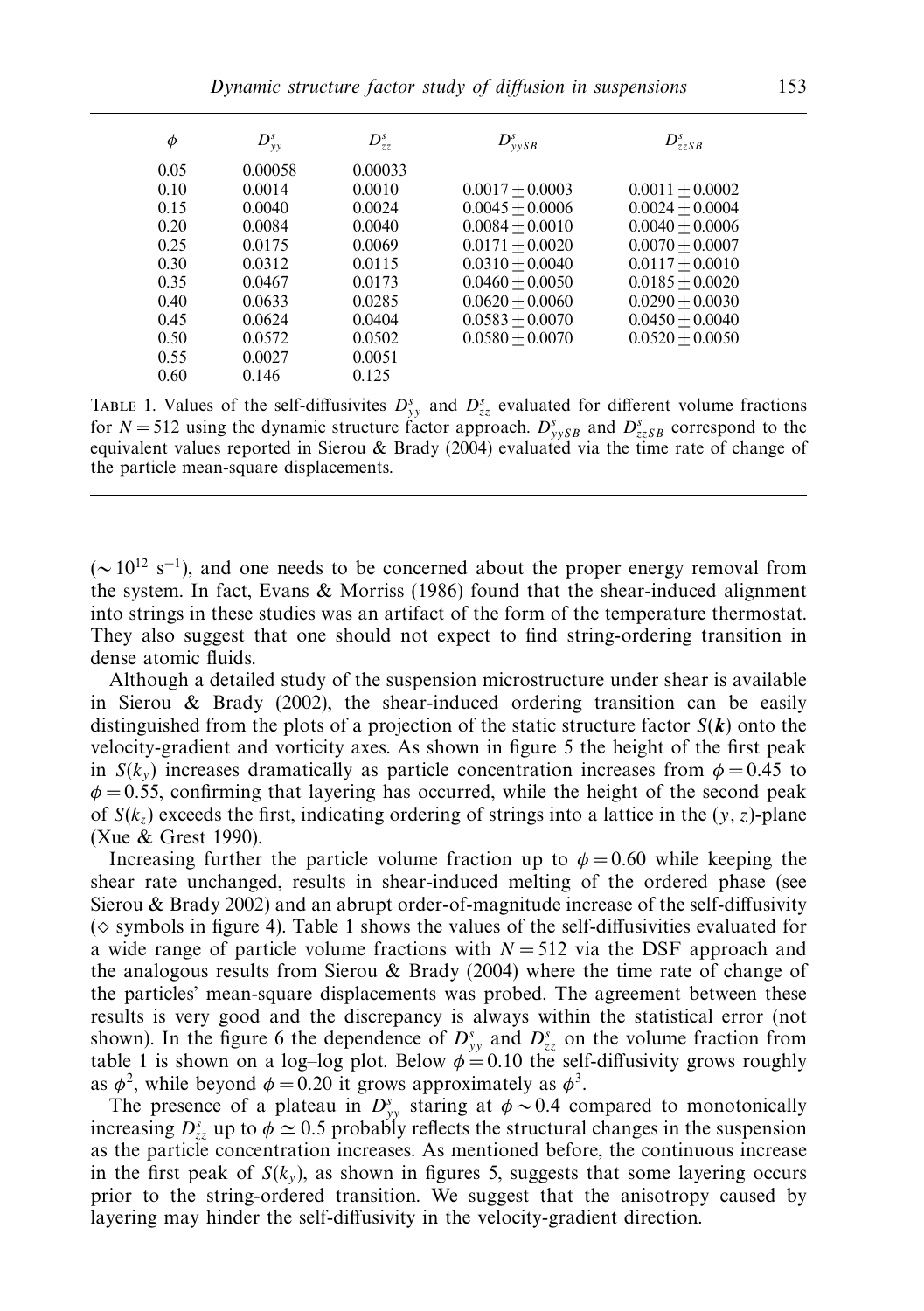

FIGURE 5. Projection of the static structure factor  $S(k)$  onto velocity-gradient  $(\_\_)$  and vorticity  $(- - )$  axes, respectively;  $- \cdot -$ , Percus–Yevic closure for  $\bar{S}^{eq}(k)$ . (a)  $\phi = 0.45$ ;<br>(b)  $\phi = 0.50$ ; (c)  $\phi = 0.55$ .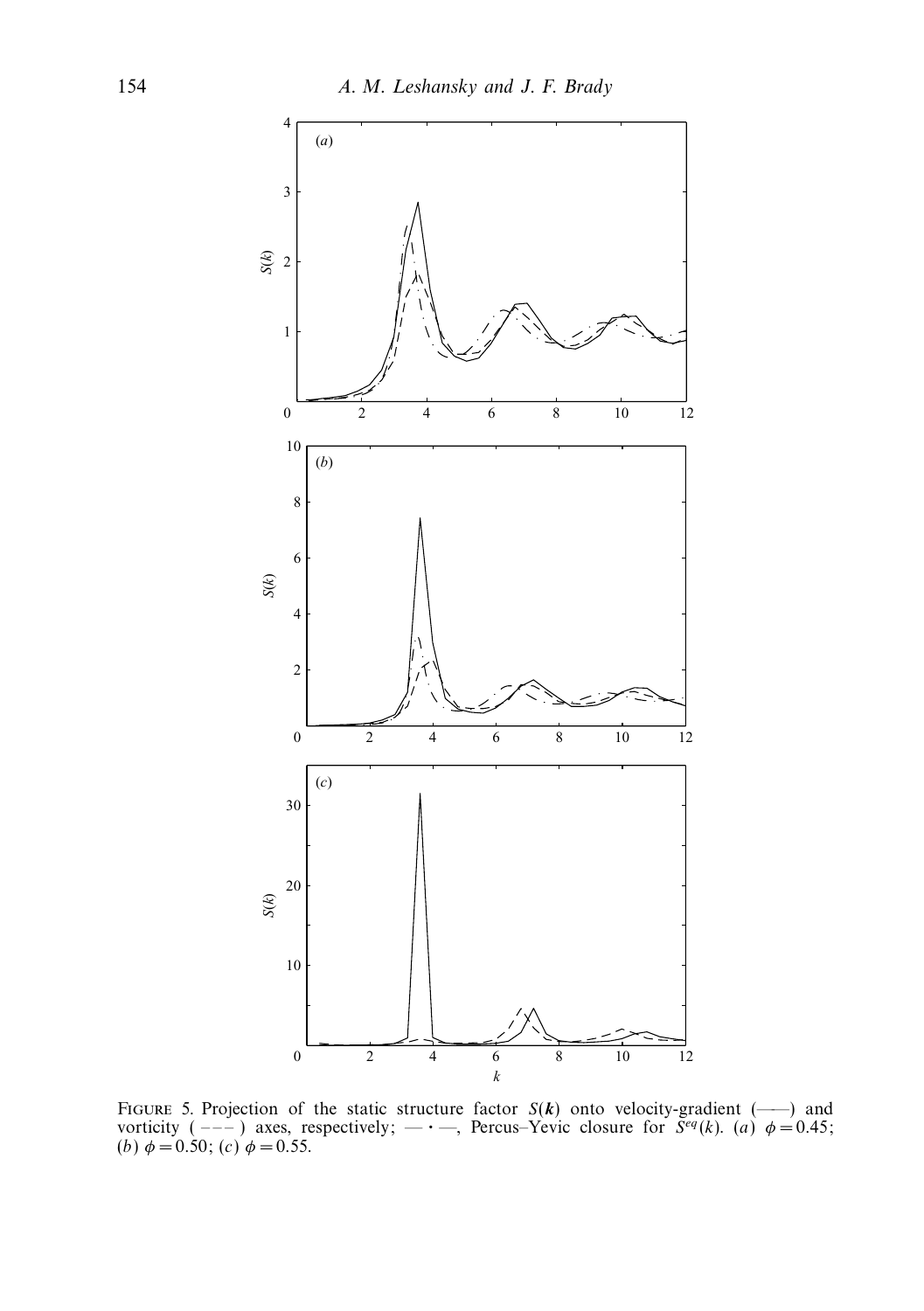

FIGURE 6. The self-diffusivities,  $D_{yy}^s(*)$ ,  $D_{zz}^s(+)$ , calculated from the decay of  $F_s$  for  $N = 512$ compared with the equivalent results found from the mean-square displacements,  $D_{yy}^s(\triangle)$ ,  $D_{zz}^s(\square)$  as a function of volume fraction.



FIGURE 7. Decay of the averaged total dynamic structure factor,  $F(k, t)$ , for a system  $\phi = 0.35$ ,  $N = 512$  and  $k = 2\pi/H$ :  $\text{Re}F(k, t)$  with  $k = k e_y (\triangle)$  and  $k = k e_z (\square)$ ;  $\text{Im}F(k, t)$  with  $k = k e_y$  $(-\)$  and  $k = k e_z$  (---).

Finally, to rule out the possibility of the effect of the system size on shear-induced ordering, we repeated simulations above  $\phi = 0.5$  for larger systems with up to  $N = 2048$ particles; the same results were produced as with  $N = 512$ .

# 4.2. Calculation of the gradient diffusion coefficients

In this study the collective diffusivity in directions transverse to the direction of flow is determined via the time evolution of the dynamic structure factor,  $F(k, t)$ . First, we will present in detail the results of a test case at a volume fraction  $\phi = 0.35$ . In figure 7 we show the time evolution of  $F(k, t)$  in the *y*- and *z*-directions for  $\phi$  = 0.35 and *N* = 512. As for the self-diffusivity, the values of *F* are averaged over all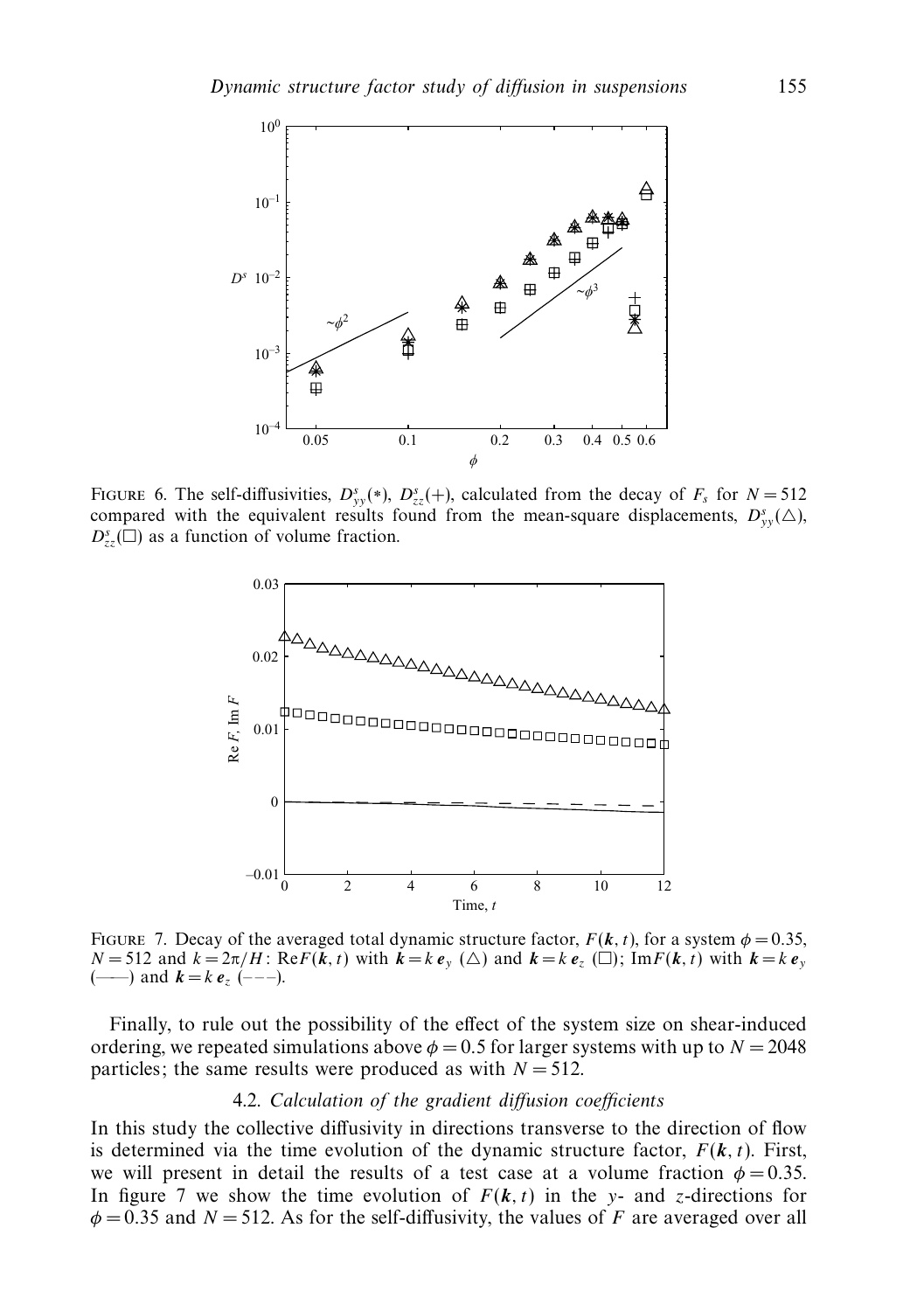

FIGURE 8. Time evolution of the averaged total dynamic structure factor,  $F(k, t)$ , probed at  $k = 2\pi/H$  for  $\phi = 0.35$ ,  $N = 64$  for short and long strains. ——, two long runs of  $\times$  1600 strains each;  $---$ , 32 short runs of  $\times$  100 strains each.

available (overlapping) time intervals in one long run (typically up to 400–800 time strains) and over several independent runs (typically 8) to further improve accuracy. As expected, the imaginary part of *F* is very close to zero, while the real part follows the exponential decay according to (2.15). It can also be shown that time averaging over a single long run and ensemble averaging over a number of independent shorter runs are statistically equivalent. In figure 8 the comparison between these two schemes of averaging is presented for  $\phi = 0.35$  and  $N = 64$ . The solid and the dashed lines correspond to the evolution of *F* averaged over two long runs of 1600 time strains each and over 32 short runs of 100 strains each, respectively. While there is an excellent agreement between two sets of curves, averaging over a long run seems to be preferable since in this case a larger number of overlapping time intervals are available. The calculations are repeated with a varying number of particles in the simulation box, from  $N = 64$  to  $N = 2048$ <sup> $\dagger$ </sup> and then the collective diffusion coefficients  $D_{yy}^c$  and  $D_{zz}^c$  are determined as the slopes of the curves of  $-k^2 \ln F$  plotted vs. time as in figure 9. The shape of the curves in figure 9 is similar to the those in figure 4: the linear diffusive regime sets in after a short transient of ∼ 2 strains.

The lowest *k* accessible with current ASD simulations (e.g.  $k_c \approx 0.22$  for  $\phi = 0.35$ and  $N = 2048$ ) is not small enough to accurately determine the gradient diffusivity from the leading term of the asymptotic expansion of  $-\dot{F}/k^2F$  given by (2.20), and higher-order terms in the expansion (2.18) need to be taken into account. Although (2.20) is expected to be asymptotically valid in the vicinity of  $k = 0$ , this sets a severe requirement on the number of particles needed in the simulation box since  $k_c = (6\pi^2 \phi/N)^{1/3}$  and, for example, to probe the time correlation of the density

<sup>&</sup>lt;sup> $\dagger$ </sup> For large systems with *N* = 1024 and *N* = 2048 we use an approximate ASD algorithm with zero far-field force,  $\mathbf{F}_{ff} = 0$  (for ASD details see Sierou & Brady 2001). It appears that for simple shear flow with neutrally buoyant particles the magnitude of  $F_{ff}$  is always small and, for instance, the values of the self-diffivities,  $D_{yy,zz}^s$ , determined using a zero-far-field-force approximation are within the 5% error margin of those found using complete ASD scheme. Use of this approximation allows accurate  $O(N)$  computations for large systems, but is restricted to the flows with force-free particles.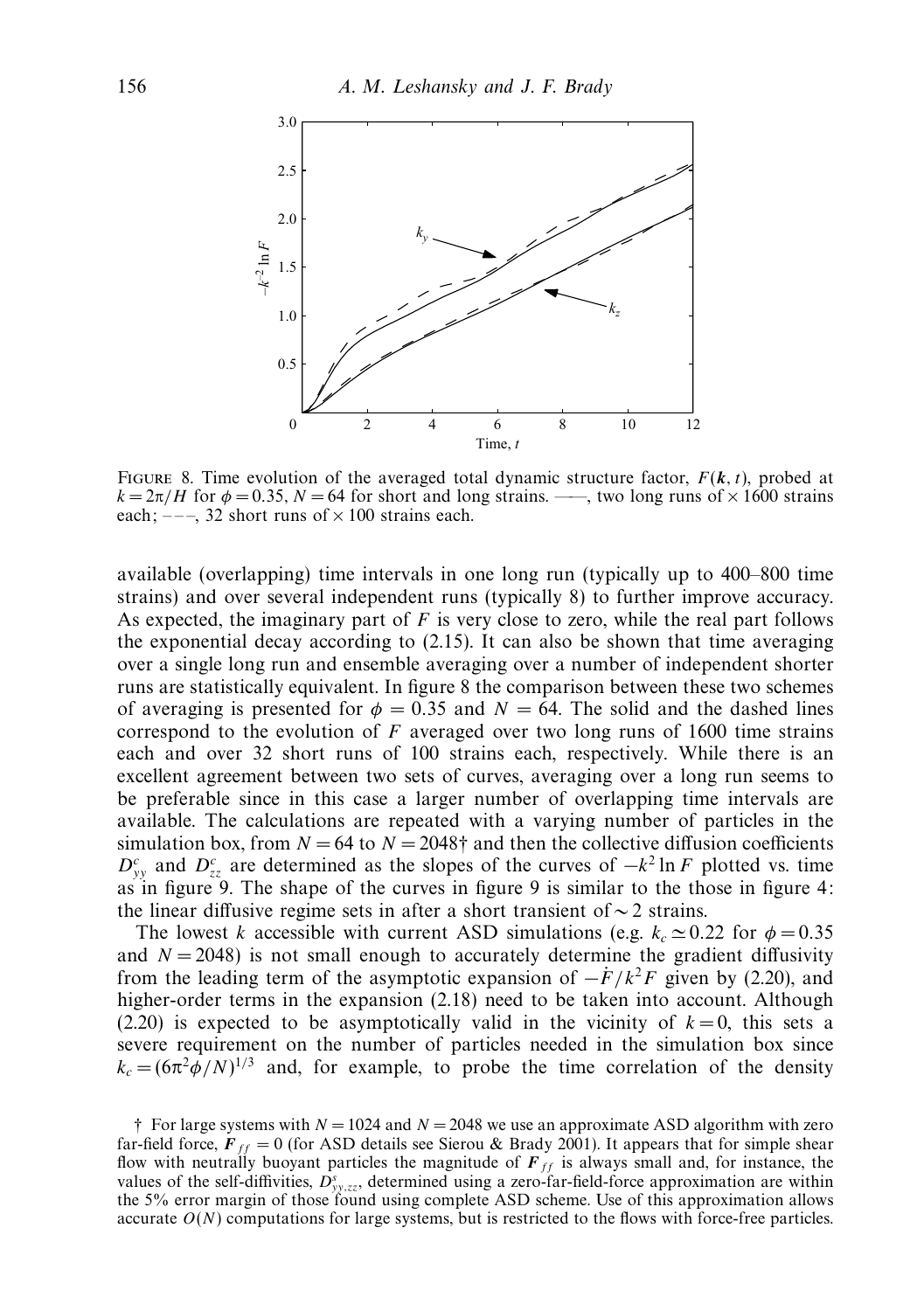

FIGURE 9. Computed values of  $-k^{-2} \ln F$  plotted vs. time *t* for volume fraction  $\phi = 0.35$ and different number of particles:  $N = 64$  ( $\square$ ),  $N = 128$  ( $\triangle$ ),  $N = 256$  ( $\square$ ),  $N = 512$  ( $\square$ ) and  $N = 1024$  ( $\diamond$ ). The collective diffusivity is determined as a slope of the corresponding curve.  $(a)$   $k = 2\pi/H$   $e_y$ ; (b)  $k = 2\pi/He_z$ .

fluctuations with  $k \le 0.1$  for  $\phi = 0.35$  one must be able to simulate systems with  $N \sim 10^4$  particles in a cubic cell, which severely limits the number of simulations that can be performed. Note, that this differs from the self-diffusivity where the leading term of the analogous low-*k* expansion of  $-\dot{F}_s/k^2F_s$  provides very good results up to moderate  $k \sim O(1)$ .

It appears, however, that values of the collective diffusivity determined using a two-term expansion in (2.18) are within the statistical accuracy of those found from direct measurements of the decay of *F*. In figure 10 the two-term expansion of  $\dot{F}/k^2F$ in (2.18) is plotted as a function of time for  $\mathbf{k} = k\mathbf{e}_v$ . As expected from the asymptotic expression (2.20), the form of the curves resembles the integral of the velocity autocorrelation shown in figure 3 and the plateau value in the long-time limit equals the collective diffusion coefficient. An analogous figure (not presented) is obtained for the collective diffusivity in the vorticity direction.

Finally, the values of the collective diffusion coefficients in both transverse directions found from the decay of the DSF are plotted as a function of the number of particles in a simulation cell, *N*, in figure 11. It is readily seen that the data are fairly well approximated by the fit  $D^{\nabla}(1 - bN^{-1/3})$ , where  $D^{\nabla}$  is a gradient diffusivity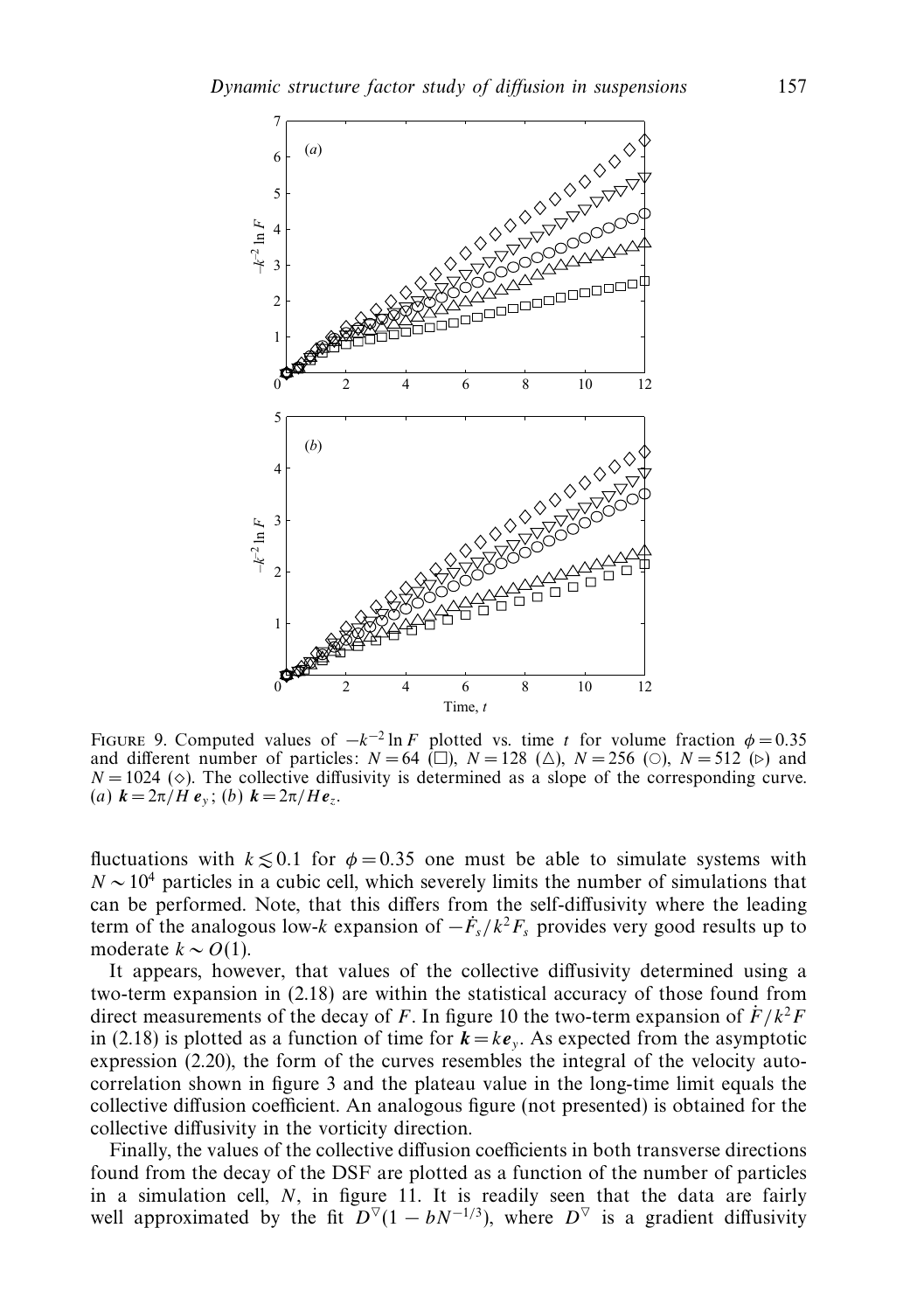

FIGURE 10. Collective diffusivity in the velocity-gradient direction,  $D_{yy}^c$ , for the volume fraction  $\phi = 0.35$  calculated according to (2.18) for different number of particles:  $N = 64$  (- · -),  $N = 256$  (---) and  $N = 512$  (---).



FIGURE 11. Collective diffusivity for volume fraction  $\phi = 0.35$  plotted as a function of the number of particles in a simulation box.  $D_{yy}^c$  ( $\triangle$ ),  $D_{zz}^c$  ( $\Box$ ). Dashed lines are the extrapolation curves corresponding to  $D^{\nabla}(1 - bN^{-1/3})$ . The values of the extrapolated gradient diffusivities are also shown.

corresponding to  $k = 0$ . The values of the extrapolated gradient diffusivities are also shown in the figure.

It is evident from figure 11 that the dependence on the system size is different (<sup>∼</sup> *<sup>N</sup>*−1*/*3) from that for the self-diffusivity (<sup>∼</sup> *<sup>N</sup>*−1). Let us recall that unlike the selfdiffusivity where *D<sup>s</sup>* is independent of the wavelength of the probed fluctuation of the tagged particle number density, for collective diffusion, apart from the finite-box-size effects associated with the periodicity of the boundaries, *D<sup>c</sup>* itself is *k*-dependent. We use  $D<sup>c</sup>$  here to denote the value of diffusivity determined from the DSF approach before the small-*k* limit is taken. This dependence can be separated from the finitebox-size effects if, for instance, the time evolution of *F* is probed at the same *k* upon varying the number of particles in the simulation box. Since *k* can take on discrete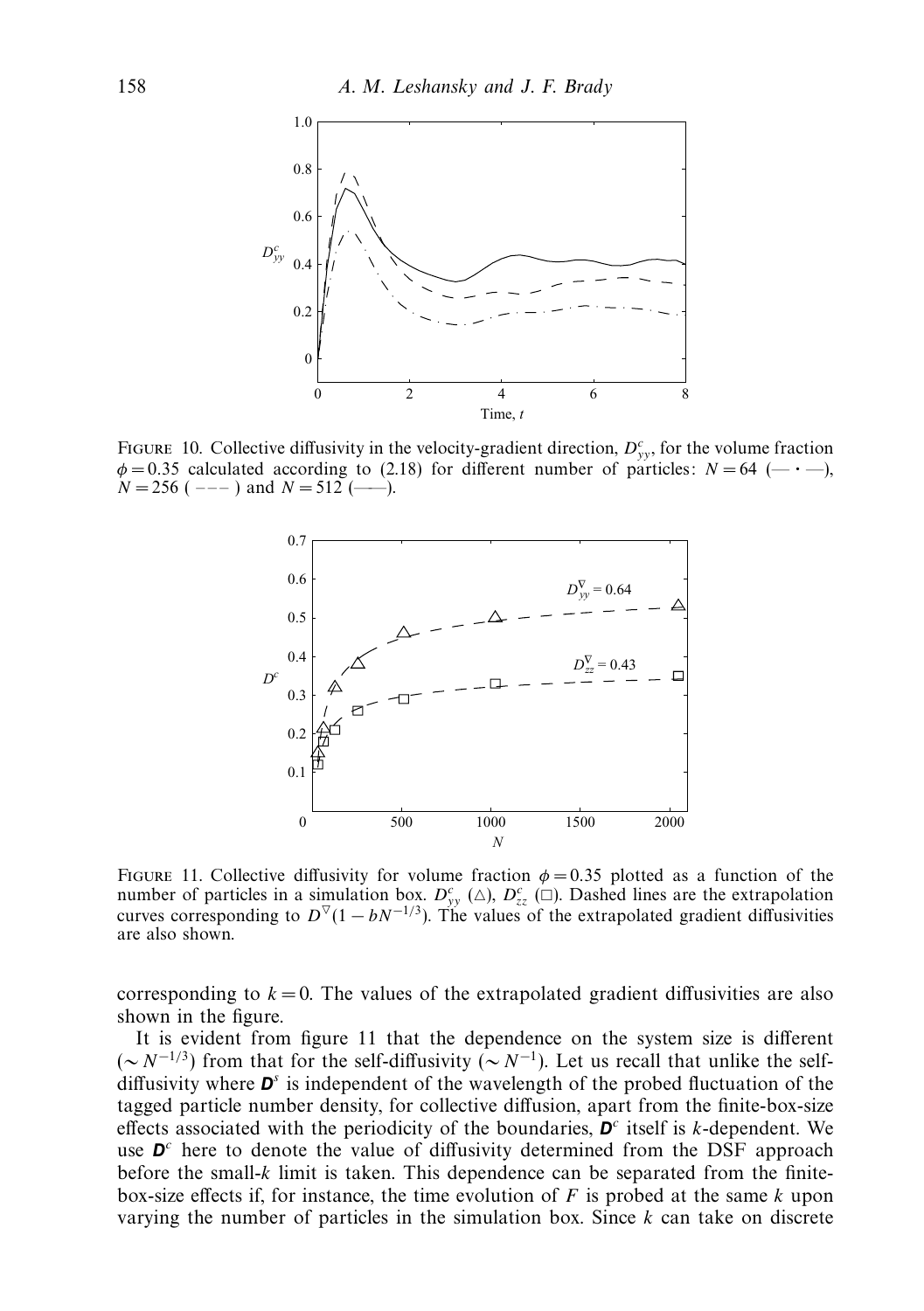

FIGURE 12. Time evolution of the total dynamic structure factor,  $F(k, t)$ , for  $\phi = 0.35$  probed at the same wavenumber,  $k = ke_y$ , upon varying the number of particles.  $N = 512$ :  $k = 4\pi$ /  $H = 0.687$  (--),  $k = 8\pi/H = 1.37$  (--);  $N = 64$ :  $k = 2\pi/H = 0.687$  ( $\triangleright$ ),  $k = 4\pi/H = 1.37$  ( $\triangleright$ ).

| φ    | $D^{\triangledown}_{\nu\nu}$ | $D^\nabla_{\tau\tau}$ |
|------|------------------------------|-----------------------|
| 0.20 | $0.068 + 0.008$              | $0.032 + 0.004$       |
| 0.25 | $0.147 + 0.006$              | $0.089 + 0.004$       |
| 0.30 | $0.32 + 0.02$                | $0.190 + 0.015$       |
| 0.35 | $0.64 + 0.05$                | $0.43 + 0.09$         |
| 0.40 | $0.83 + 0.10$                | $0.76 + 0.15$         |
| 0.45 | $1.04 + 0.14$                | $1.37 + 0.21$         |
| 0.50 | $\sim$ 1.6                   | $\sim$ 2.3            |

TABLE 2. Summary of the values of the extrapolated gradient diffusivities  $D_{yy}^{\triangledown}$  and  $D_{zz}^{\triangledown}$ evaluated for different volume fractions *φ*.

values  $2\pi m/H$ , where  $m = 1, 2, 3, \ldots$ , and since  $k \propto (\phi/N)^{1/3}$ , to be able to probe *F* at the same wavenumber at different *N*, the number of particles in a simulation should vary by multiples of  $2<sup>3</sup>$ . Thus, the time evolution of *F* is probed at two distinct values of the wavenumber,  $k = 0.687$  and  $k = 1.37$ , for the volume fraction  $\phi = 0.35$  and two different box sizes corresponding to  $N = 512$  and  $N = 64$ . As one can see from figure 12 the finite-box-size effects are negligible, and the variation of  $D<sup>c</sup>$  (already with  $N \sim 10<sup>2</sup>$ ) is entirely due to the chosen wavelength of the density fluctuation *k*.

The calculations of *F* are performed for a range of volume fractions (up to  $\phi = 0.50$ ) and wavenumbers (down to  $k = 0.2$ ) and the values of the collective diffusivities  $D_y^c$ and  $D_{zz}^c$  are plotted as a function of wavenumber *k* in figures 13(*a*) and 13(*b*), respectively. It is evident that the linear regression  $D^{\triangledown}(1 - bk)$  (which is equivalent to  $N^{-1/3}$  extrapolation) is not accurate for the entire range of the volume fractions: above  $\phi = 0.40$  the curves  $D^c$  vs. *k* deform and level out as  $k \rightarrow 0$  and this is accounted for by using a Padé approximant of the form  $(a_0 + a_1k + \cdots + a_ik^{i-1})/(b_0 +$  $b_1k + \cdots + b_{i+1}k^i$ ). An analogous tendency is observed for the dependence  $D_{zz}^c$  vs. *k* in figure  $13(b)$  and the same extrapolation procedure is applied in this case as well. The resulting values of the extrapolated gradient diffusivity are provided in table 2.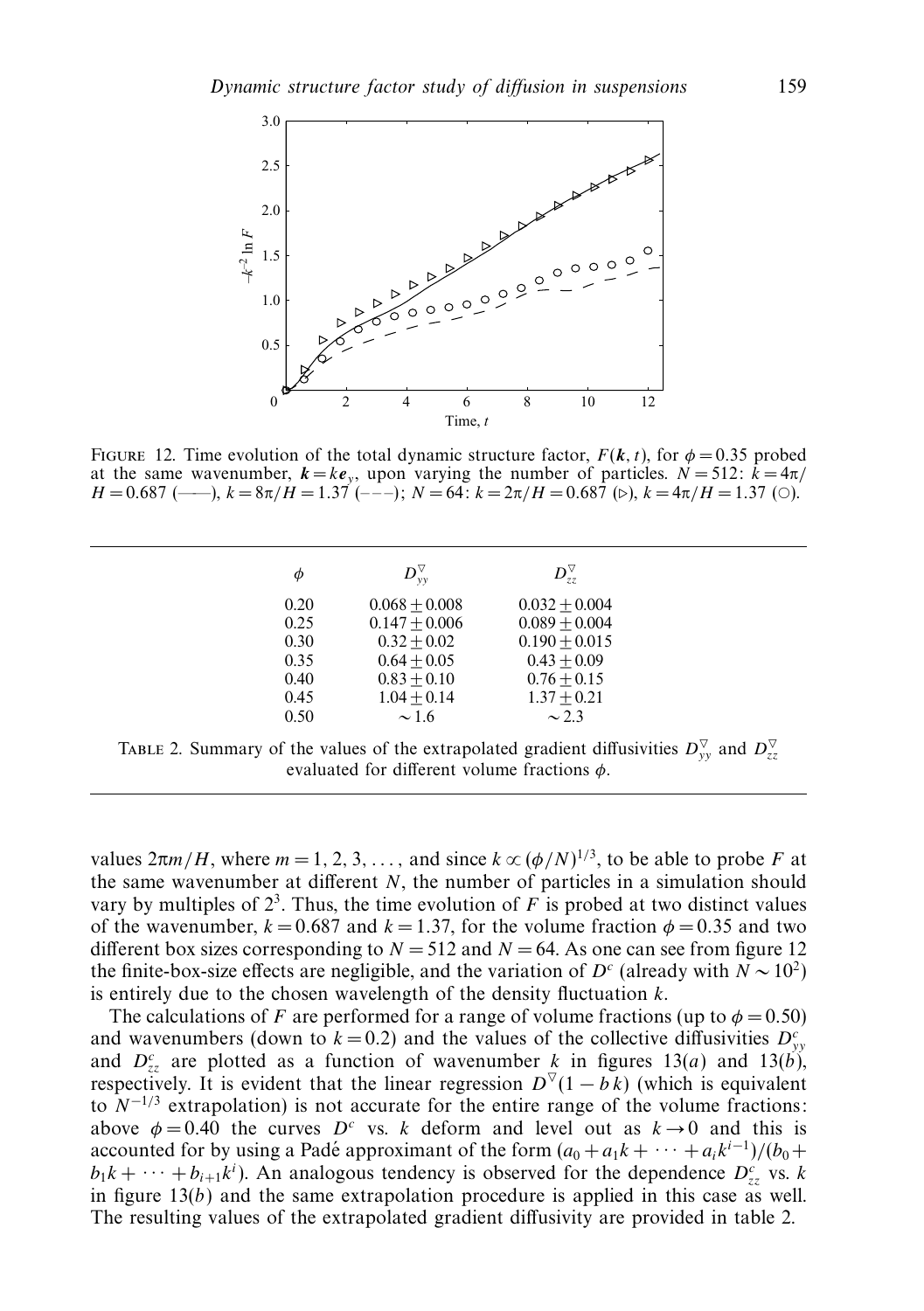

Figure 13. Transverse collective diffusivity as a function of a wavenumber, *k*, for different volume fractions:  $\phi = 0.25$  ( $\circ$ ),  $\phi = 0.30$  ( $\circ$ ),  $\phi = 0.35$  ( $\circ$ ),  $\phi = 0.40$  ( $\circ$ ),  $\phi = 0.45$  ( $\circ$ ) and  $\phi = 0.50$  ( $\triangleleft$ ). Dotted lines show the extrapolation to the  $k = 0$  limit. (a) velocity-gradient direction; (b) vorticity direction.

In figure 14 values of the gradient diffusivities from table 2 are depicted vs. *φ* on a log–log plot and compared to the available experimental results (Leighton  $\&$ Acrivos 1987; B. K. Chapman & D. T. Leighton 1991, personal communication; Phillips et al. 1992) and earlier numerical calculations by Marchioro & Acrivos (2001). The agreement between the experimental measurements and the results of the present study is quite good over the entire range of volume fractions. It should be mentioned, however, that none of the experimental gradient diffusivities presented in figure 14 are from direct measurements of the diffusivities. The experiments involve either macroscopic concentration gradients (Leighton & Acrivos 1987, Chapman & Leighton) or spatially varying shear gradients (Phillips et al. 1992), and the diffusivities are extracted from fitting particle migration data to the solution of model equations.

Note, that the values of the gradient diffusivity are typically more than an order-ofmagnitude larger than those of the self-diffusivity. This can be readily explained using the asymptotic expression for the collective diffusivity in the low-*k* limit (2.20). Indeed, the so-called hydrodynamic factor  $\mathcal{H}$  defined in (2.20) can be decomposed into a sum of the velocity auto-correlation term  $(\alpha = \beta)$  only) and the velocity cross-correlation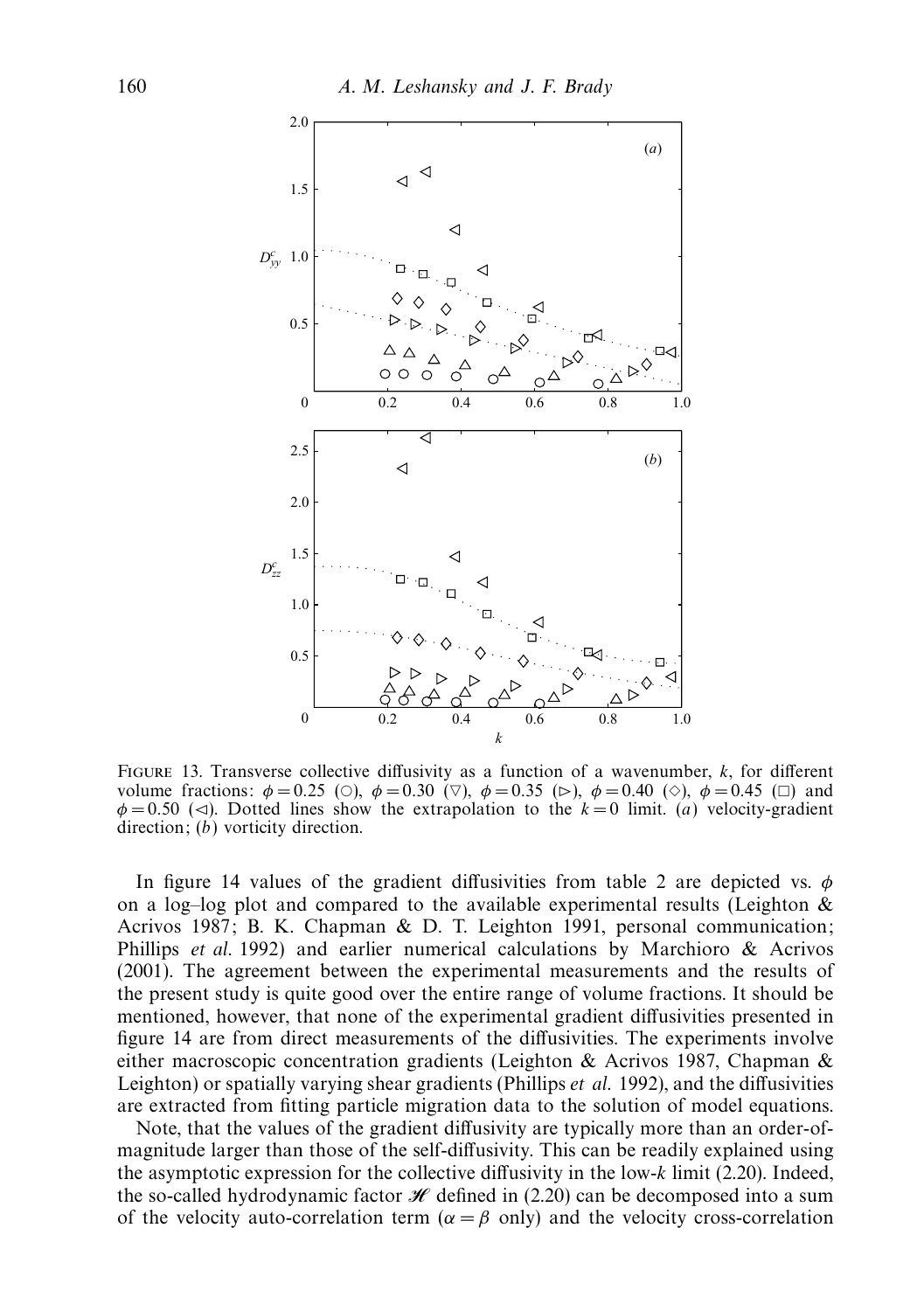

FIGURE 14. The dependence of gradient diffusivity,  $\mathbf{D}^{\triangledown}$  on the particle volume fraction  $\phi$ . Experimental results: Leighton & Acrivos (1987) (O), B. K. Chapman & D. T. Leighton (1991, personal communication) ( $\diamond$ ), Phillips *et al.* (1992)  $(\underline{\hspace{1cm}})$ ; ASD results of the present study:  $\tilde{D}_{yy}^{\nabla}$  (A),  $D_{zz}^{\nabla}$  (I); SD results of Marchioro & Acrivos (2001):  $D_{yy}^{\nabla}$  (\*),  $D_{zz}^{\nabla}$  (\*); approximate model:  $D_{yy}^{\nabla}/S^{eq}(0)$  (---) and  $D_{zz}^{s}/S^{eq}(0)$  (---).

term  $(\alpha \neq \beta$  only) as

$$
\mathscr{H}=\boldsymbol{D}^s+\frac{1}{N}\left\langle\sum_{\alpha\neq\beta}\mathscr{M}_{\alpha\beta}\exp[i\boldsymbol{k}\cdot(\boldsymbol{x}_{\alpha}-\boldsymbol{x}_{\beta})]\right\rangle,
$$

and therefore

$$
\mathbf{D}^c = \frac{\mathcal{H}(k, t)}{S(k)} = S(k)^{-1}(\mathbf{D}^s + \text{cross-terms}).
$$
 (4.1)

Thus, if the contribution from the cross-terms is neglected, in the limit  $t \to \infty$ ,  $k \to 0$ we can approximate the gradient diffusivity as  $\mathbf{D}^{\triangledown} \sim \mathbf{D}^s / S(0)$ , where *S*(0) is the nonequilibrium value of the static structure factor at zero wavevector, which can be determined numerically from  $(2.19)$  extrapolating to  $k = 0$ . Our calculations of the static structure factor of strongly sheared suspensions of hard spheres (see figure 17) suggest that the long-wavelength fluctuations in the particle number density are unaffected by shear, i.e.  $S(k) \sim S^{eq}(k)$  as  $k \to 0$  which is in accord with experimental results (e.g. Wagner & Russel 1990). Although we cannot probe *S*(*k*) in the near vicinity of  $k = 0$ , we shall use the equilibrium value of  $S^{eq}(0)$  for hard spheres that can be estimated from the Carnahan–Starling approximation (Pusey 1991). The values of  $D_{yy}^s/$  $S^{eq}(0)$  and  $D_{zz}^{s}/S^{eq}(0)$  are plotted in figure 14 (the dashed and the dashed-dotted lines, respectively). The qualitative agreement of this approximation with the experimental results and the results of the DSF approach is fairly good, which means that the underlying physical mechanism of the shear-induced gradient diffusion is similar to that in equilibrium colloidal dispersions: the driving force is the non-equilibrium osmotic compressibility,  $\partial \Pi / \partial n \propto S(0)^{-1}$ , while the effect of the collective mobility is well approximated by the shear-induced self-mobility of the particles.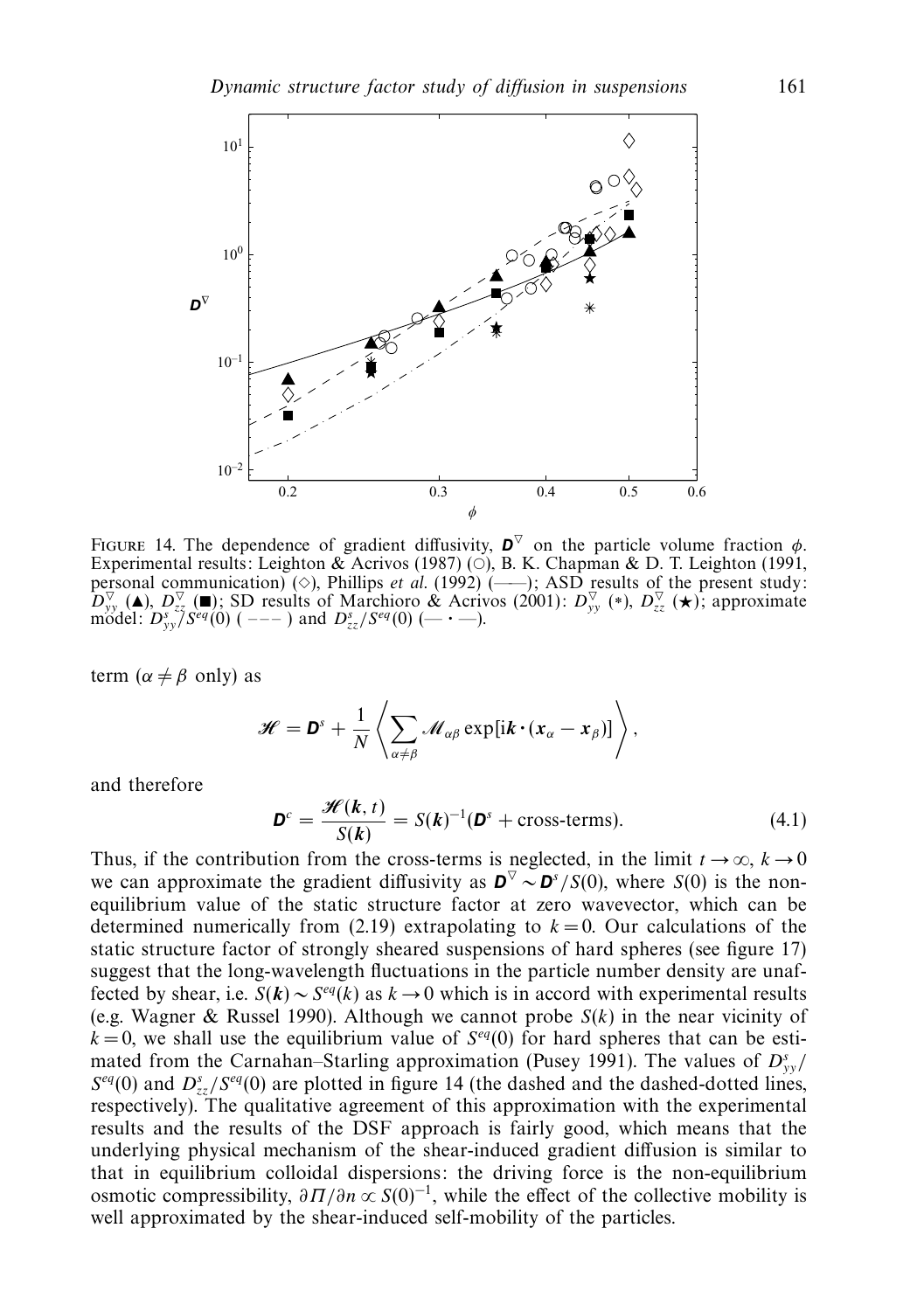

FIGURE 15. Computed values of  $S^*(k, t)$  for a volume fraction  $\phi = 0.35$ ,  $k = 2\pi/He_y$  and different number of particles, *N*, and initial configurations,  $N_c$ :  $N = 64$ ,  $N_c = 132$  ( $\Box$ );  $N = 256$ ,  $N_c = 32$  ( $\triangleright$ );  $N = 512$ ,  $N_c = 16$  ( $\odot$ ). The solid lines are the best fit according to (5.2).

## *5. Alternative method of Marchioro & Acrivos (2001) revisited*

As seen in figure 14 the agreement with the experimental measurements is very good, while there is considerable discrepancy between the results of the present study and the earlier numerical results of Marchioro  $\&$  Acrivos (2001). In their study Marchioro  $\&$  Acrivos (2001) applied a different approach to determine the gradient diffusivity from conventional SD simulations. Their approach is based upon probing the temporal relaxation of the quantity  $S^*(t)$ , defined as

$$
S^*(\mathbf{k}, t) = \frac{2}{N} \left\langle \left| \sum_{\alpha=1}^N \sin \mathbf{k} \cdot \mathbf{x}_{\alpha}(t) \right|^2 \right\rangle, \tag{5.1}
$$

where  $k = 2\pi / He_{y,z}$ . It was argued by Marchioro & Acrivos (2001) that the time relaxation of *S*<sup>∗</sup> is diffusive and follows

$$
S^*(k, t) = S^*_{\infty} + (S^*(k, 0) - S^*_{\infty}(k)) \exp[-2kk : D^c t],
$$
\n(5.2)

where  $S^*_{\infty}(\mathbf{k})$  is the value of  $S^*$  in a steadily sheared suspension as  $t \to \infty$  and  $S^*(\mathbf{k}, 0)$ is the initial value at  $t = 0$ . To be able to probe the collective diffusivity from the decay of *S*<sup>∗</sup> the 'gain',  $S^*(k, 0) - S^*_{\infty}(k)$ , in (5.2) cannot be too small. To achieve this, it was proposed to bias initial random hard-sphere configurations with a value of  $S^*(k, 0)$  in the range 0.5–1.0. As a result of the lower computational efficiency of conventional SD compared to that of ASD, the number of particles used in the simulations by Marchioro & Acrivos (2001) did not exceed  $N = 64$ . To address the aforementioned discrepancy we performed calculations for two volume fractions  $\phi = 0.35$  and  $\phi = 0.45$  using ASD with the number of particles ranging from  $N = 64$  to  $N = 512$ , while using (5.2) to extract the diffusivity. In figure 15 the time evolution of  $S<sup>*</sup>(k, t)$ , starting from the initial configurations with  $S<sup>*</sup>(0) \in (0.5, 1)$  in the *y*-direction, is shown for  $k_c = 2\pi/H$  *e<sub>y</sub>* and different numbers of particles. The solid lines are best fits according to (5.2). The analogous computation was performed in the vorticity direction with  $k_c = 2\pi/He_z$  and  $S^*(k, 0) \in (0.5, 1)$ . The resulting values of the collective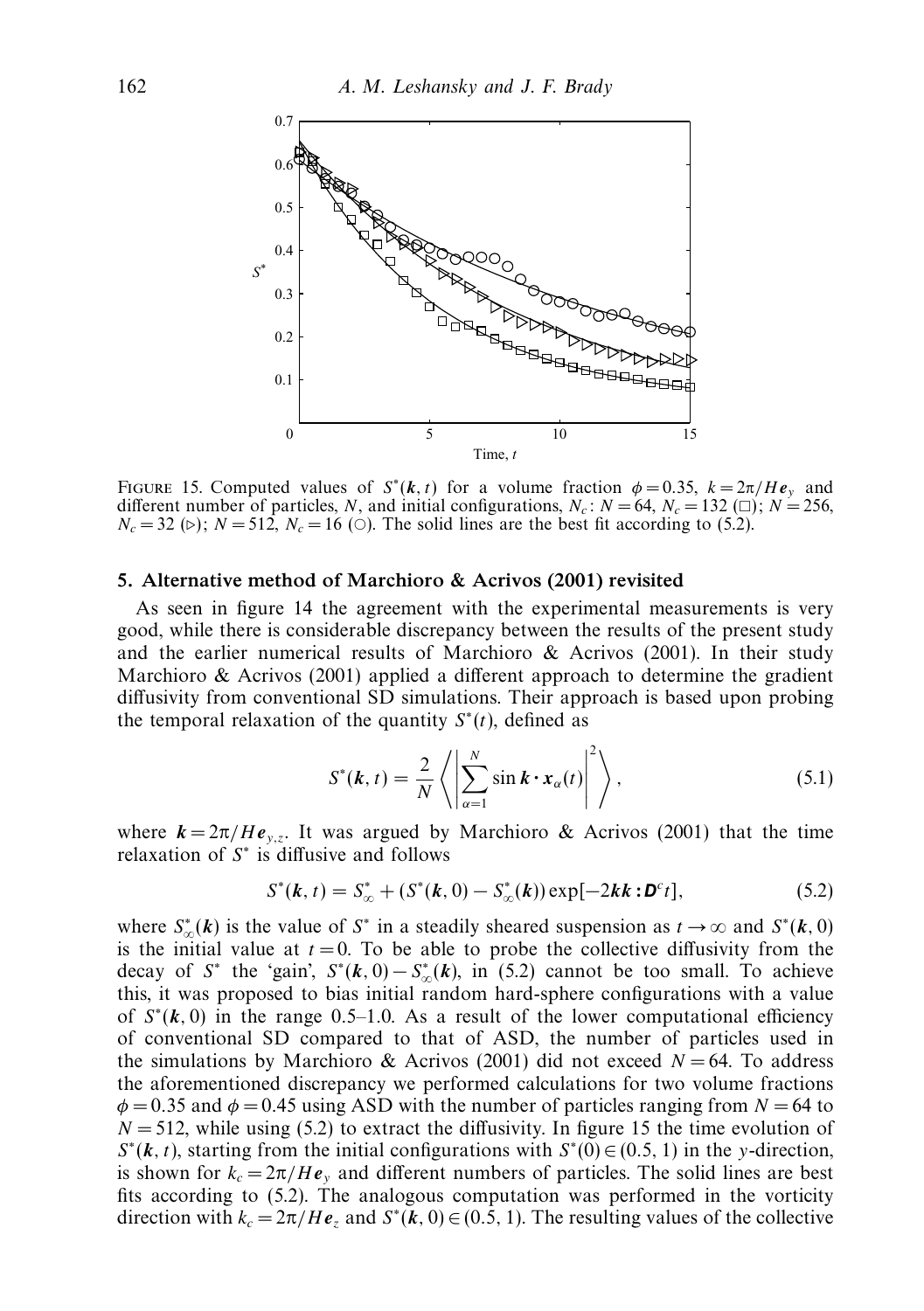

FIGURE 16. Values of collective diffusivities for a volume fraction  $\phi = 0.35$  plotted as a function of the number of particles: SD simulations of Marchioro & Acrivos 2001 ( $\square$ ), ASD simulations of the present study ( $\triangle$ ). The solid lines are the best fit according to  $N^{-1/3}$ , the dashed lines are the extrapolating curves  $N^{-1}$  used by Marchioro & Acrivos (2001). (a)  $D_{yyMA}^c$ ; (b)  $D^c_{zzMA}$ .

diffusion coefficients,  $D_{\text{yyMA}}^c$  and  $D_{\text{zzMA}}^c$  (the subindex MA is used to distinguish these results from the those of the DSF approach) are depicted in figures  $16(a)$  and  $16(b)$ , respectively, and compared with the results of Marchioro & Acrivos (2001).

It is seen from these figures that there is a good match between the present ASD results and the SD results by Marchioro & Acrivos (2001) at  $N = 64$ . Since simulations in Marchioro & Acrivos (2001) were limited to rather small systems with  $N = 64$ particles at most, the self-diffusivity extrapolation *N*−<sup>1</sup> (Sierou & Brady 2004) was used to estimate the gradient diffusivity in the limit of infinite suspension (dashed line in figures 16a and b). It appears that the *k*-dependence is the same as for the DSF approach and the proper extrapolation curve approaches  $D^{\triangledown}$  as  $N^{-1/3}$  (solid line in figure 16*a, b*). In table 3 the values of the corrected gradient diffusivities extrapolated using the  $N^{-1/3}$  asymptote are compared with those from Marchioro & Acrivos (2001) and with those from the DSF approach for  $\phi = 0.35, 0.45$ . Although the corrected values of the gradient diffusivities,  $D_{MA}^{\nabla corr}$ , and the predictions of the DSF approach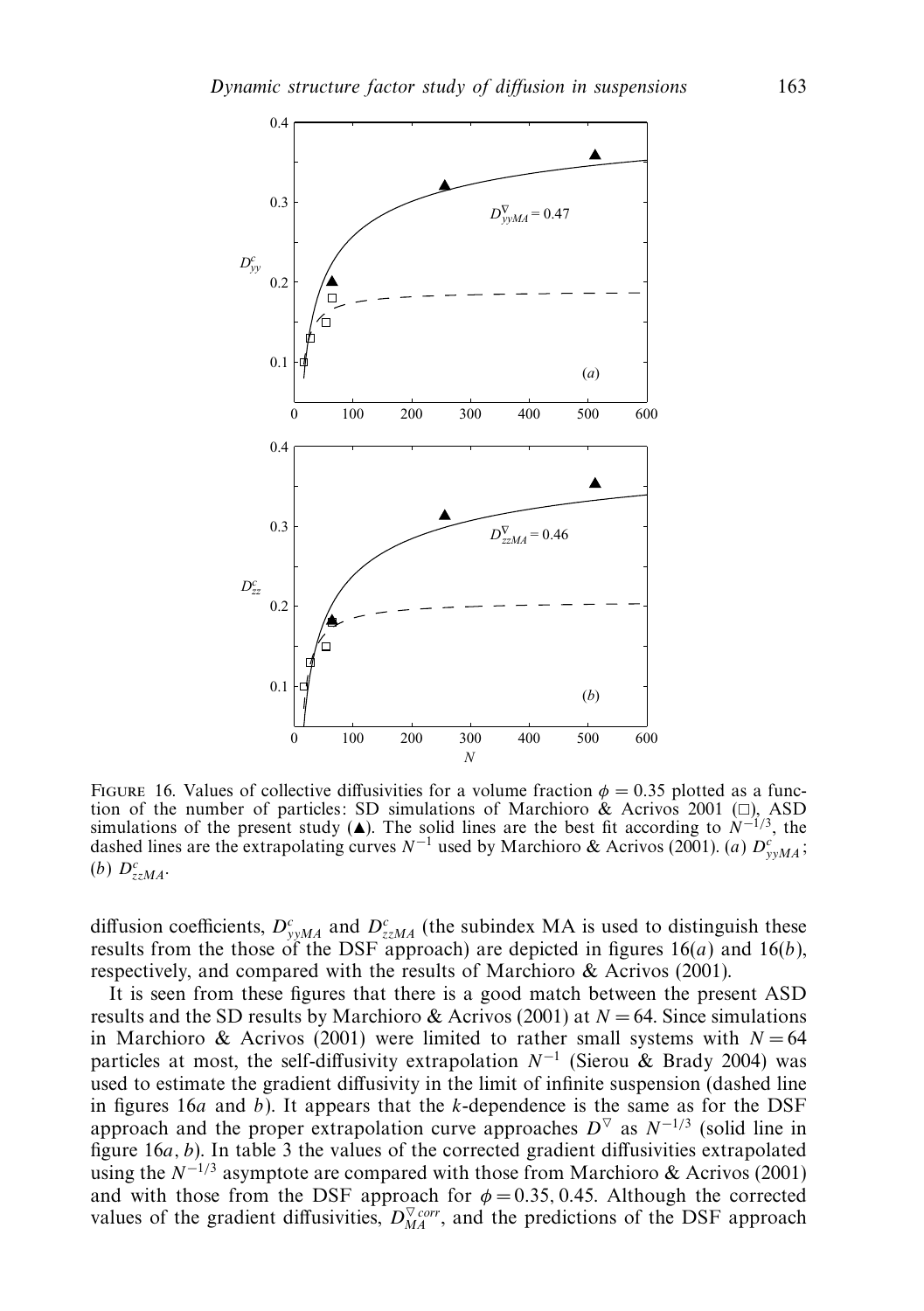| Φ    | $D_{\text{vvMA}}^\vee$ | $D_{\text{vvMA}}^{\nabla \text{ corr}}$ | $D_{vv}^{\vee}$ | $D_{zzMA}^{\vee}$ | $D_{zzMA}^{\nabla corr}$ | $D_{zz}^{\vee}$ |
|------|------------------------|-----------------------------------------|-----------------|-------------------|--------------------------|-----------------|
| 0.35 | $0.19 + 0.05$          | $0.46 + 0.04$                           | $0.64 + 0.05$   | $0.21 + 0.02$     | $0.46 + 0.03$            | $0.43 + 0.09$   |
| 0.45 | $0.32 + 0.08$          | $1.06 + 0.06$                           | $1.04 + 0.14$   | $0.62 + 0.10$     | $1.36 + 0.16$            | $1.37 + 0.21$   |

TABLE 3. Values of the gradient diffusivities evaluated using the approach of Marchioro  $\&$ Acrivos (2001):  $D_{MA}^{\nabla}$  correspond to the SD results obtained in their original paper by linear extrapolation  $N^{-1}$ ;  $D_{MA}^{\nabla corr}$  are the ASD results of the present study extrapolated by  $N^{-1/3}$ .  $D^{\triangledown}$  correspond to the results obtained from dynamic structure factor approach.

show quite good agreement, one might expect to have very close agreement if the two approaches for determining the gradient diffusivity were equivalent. As we show below, the two approaches are not equivalent as the method of (Marchioro & Acrivos 2001) probes relaxation of the particle number density, rather than relaxation of the particle density fluctuations probed by the DSF approach, the latter being appropriate in the weak gradient limit.

To understand this difference, we note that the quantity *S*<sup>∗</sup> defined in (5.1) is related to the static structure factor  $S(k)$  (2.19) and more rigorously satisfies the inequality

$$
S^*(k, t) \leqslant 2S(k),\tag{5.3}
$$

where by  $S(k)$  we mean the instantaneous value of the static structure factor at time *t*. In a steadily sheared suspension in the limit  $t \rightarrow \infty$  the microstructure is different from that of the equilibrium state (see figure 1) and, moreover, in the former case the structure factor is a function of  $k$  due to the flow-induced anisotropy, while in the equilibrium case it is a function of  $k = |k|$  due to rotational symmetry. Figure 17(a) shows projections of  $S(k)$  onto the three principal axes, x, y and z, plotted as a function of wavenumber *k* together with the equilibrium dependence  $S^{eq}(k)$  calculated using the Percus–Yevic (PY) theory. The deviation  $S - S^{eq}$ , which is widely used in sheared colloidal dispersions to quantify the distortion of the suspension microstructure out of equilibrium, is depicted in figure  $17(b)$ . One can see that in addition to the distortion along the flow direction, there is a considerable perturbation along both transverse directions *y* and *z*. Note, that in the low-*k* limit the distortion  $S - S^{eq}$  in all directions is small, while  $S(k) < S<sup>eq</sup>(0)$  for finite  $k_y$  and  $k_z$ . (A qualitatively similar deformation of the microstructure was observed in experiments in steadily sheared concentrated colloidal suspensions using small-angle neutron scattering (Johnson, de Kruif & May 1988; de Kruif *et al.* 1990; Wagner & Russel 1990). As seen in figure  $17(a)$  the peak in *S*(*k*) along the flow and the vorticity directions decreases and shifts to higher *ka* at higher shear rates (higher Péclet numbers). Also, low-k measurements at  $ka = 0.85$ show that the ratio of the measured static structure factor for sheared dispersions to the one at equilibrium  $S(k)/S^{eq}(k) > 1$  along the flow direction and  $S(k)/S^{eq}(k) < 1$ along the vorticity direction (Johnson et al. 1988).) Thus, it follows from the inequality (5.3) that initial configurations with  $S<sup>*</sup>(k, 0) > 0.5$  would necessarily have  $S(k) > 0.25$ which is at least an order-of-magnitude higher than the value of  $S(k)$  in a steadily sheared suspension as  $t \to \infty$  (e.g. for 512 particles and  $k_c = 0.34$  we found  $S(\mathbf{k}) \simeq 0.02$ for both  $k_y$  and  $k_z$ , while  $S^{eq}(0) = 0.062$  from PY theory). In other words, although the initial configurations are picked randomly from independent hard-sphere configurations, the restriction on  $S<sup>*</sup>(k, 0)$  implies that the averaged microstructure of the suspension at  $t = 0$  is highly perturbed compared to that at  $t \to \infty$ . Thus, the method proposed by Marchioro & Acrivos (2001) concerns relaxation of the disturbed suspension microstructure, while the DSF approach applies in the steadily sheared suspension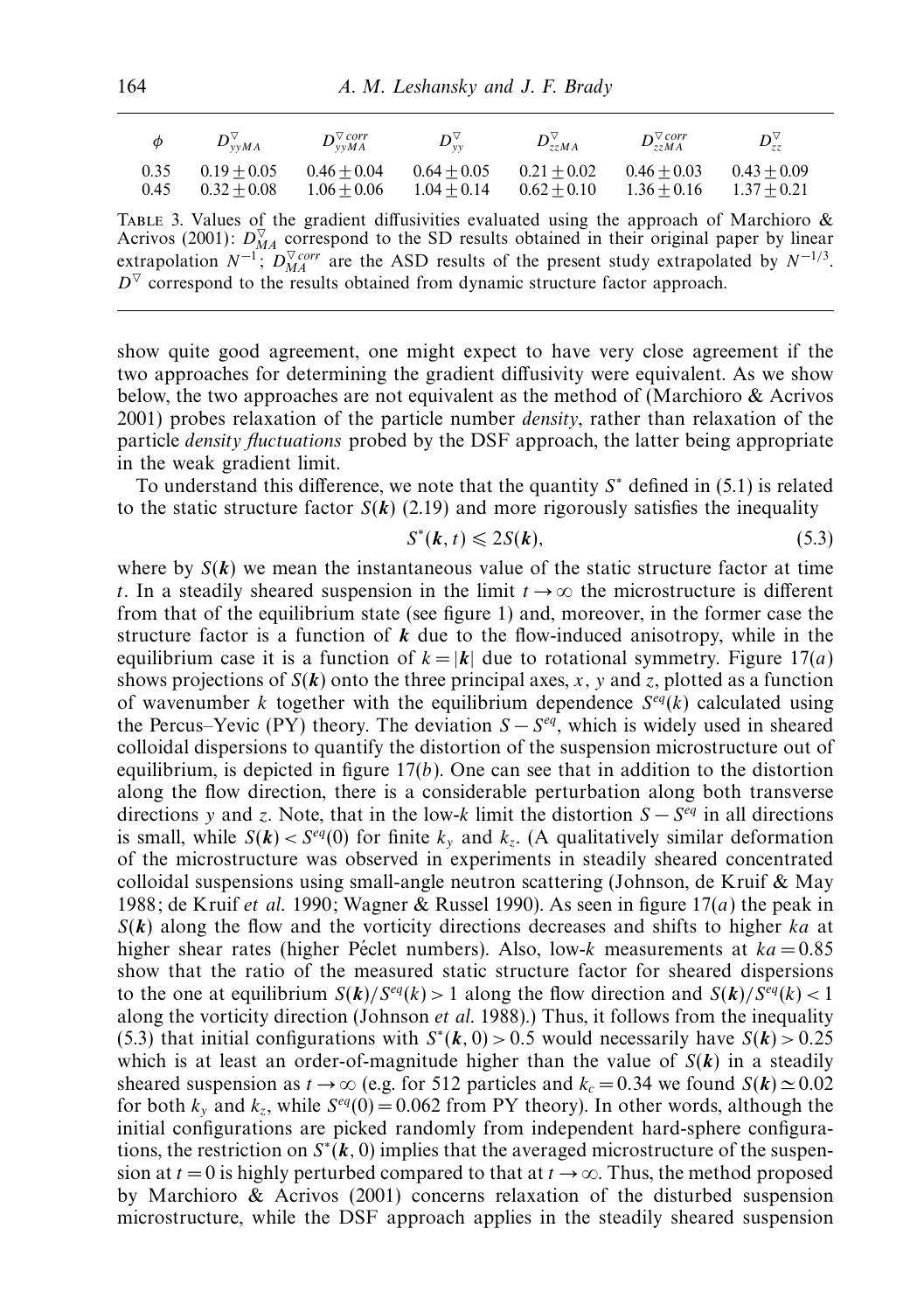

Figure 17. Flow-induced distortion of the suspension microstructure out of equilibrium for  $\phi = 0.35$ . (a) Projections of the static structure factor  $S(k)$  on the principal axes: in the flow direction  $(\Box)$ , velocity-gradient  $(\Diamond)$  and vorticity  $(\Diamond)$ . The solid line is the Percus–Yevic closure for  $S^{eq}(k)$ . (b) Distortion of the static structure factor from the equilibrium state  $S(k) - S^{eq}(k)$ as a function of the wavenumber *k*.

when  $S(k)$  does not evolve considerably in time but only fluctuates around its mean value.

Since spatial inhomogeneity of the particle density is involved in the approach by Marchioro & Acrivos (2001), the value of  $D<sup>c</sup>$  may depend on the amplitude as well as the shape of the initial distortion of the microstructure,  $S<sup>*</sup>(k, 0)$ . To demonstrate that the nature of the initial distortion may affect the results we performed a simulation for  $\phi = 0.35$  and  $N = 512$  particles using  $N_c = 24$  initial random hardsphere configurations with  $S<sup>*</sup>(k, 0) \sim 0.45$  in both transverse directions *y* and *z* simultaneoulsy.† In this way, both coefficients  $D_{yyMA}^c$  and  $D_{zzMA}^c$  are evaluated from the same series of simulations. The time evolution of the ensemble-averaged *S*<sup>∗</sup> is given in figure 18 for both *y* and *z*. It appears that the symmetric distortion of the microstructure along both transverse directions results in values of collective diffusivities

<sup>†</sup> The generation of random hard-sphere configurations with values of *S*∗(*k,* 0) ∈ (0*.*5*,* 1) along both transverse directions simultaneously is a difficult task. For  $\phi = 0.35$  we could not generate any random hard-sphere configurations with both  $S<sup>*</sup>(k<sub>y</sub>, 0)$  and  $S<sup>*</sup>(k<sub>z</sub>, 0)$  above 0.6. This observation indicates the fact that the microstructure of such particle distributions is indeed extremely distorted.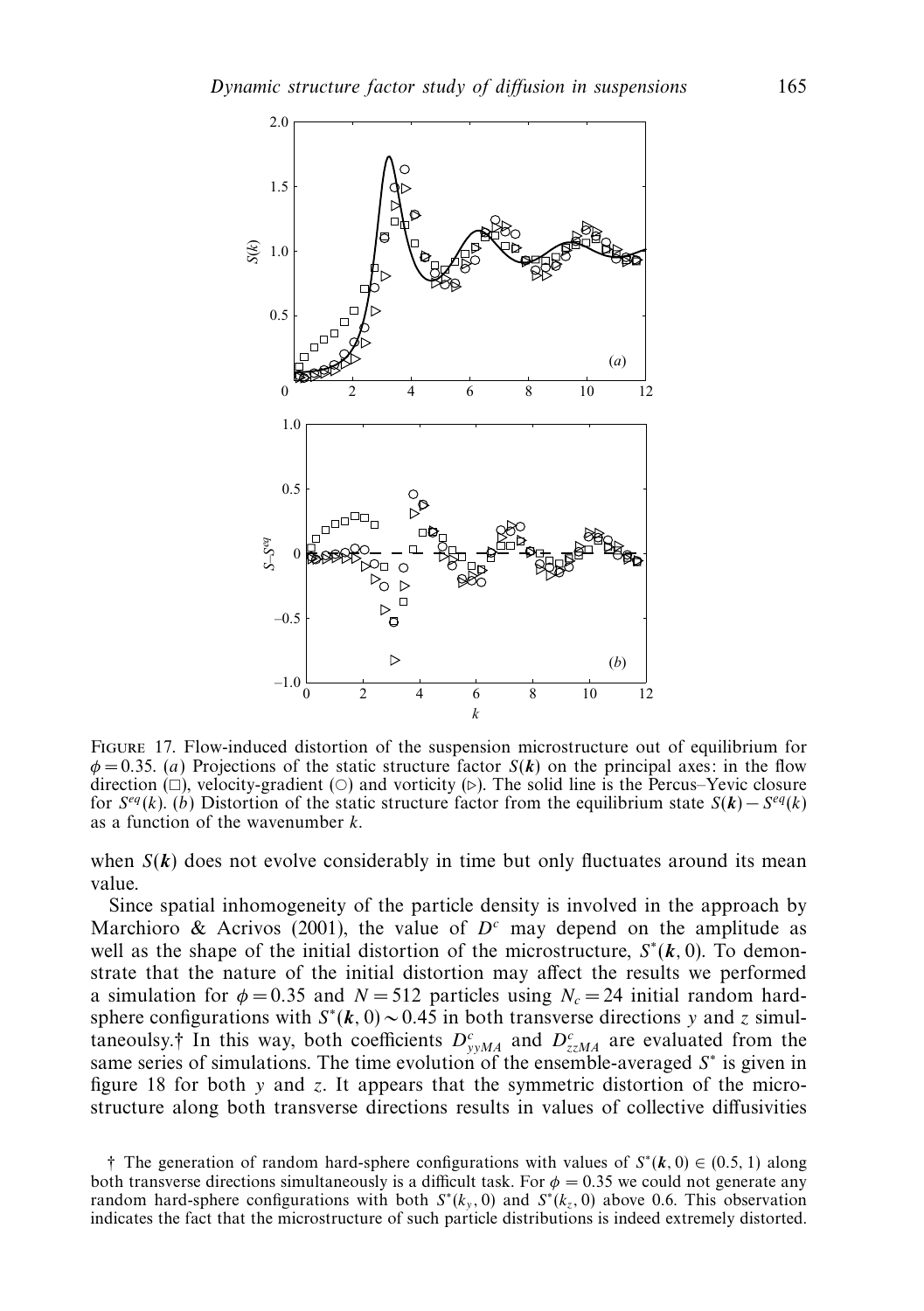

FIGURE 18. Values of  $S^*(t)$  computed for  $\phi = 0.35$  and  $N = 512$ .  $k = 2\pi / He$ <sup>*y*</sup> (---) and  $k = 2\pi/He_z$  (– · –). 24 initial random configurations with values of  $S^*(k, 0)$  approximately 0*.*45 in both directions *y* and *z* simultaneously are used for simulation. The resulting values of the collective diffusivities are also shown together with the equivalent results obtained with *S*∗(*k,* 0) ∼ 0*.*5 along only one direction *y* or *z* (in parenthesis).

that are quite different from those obtained using the method described by Marchioro  $\&$  Acrivos (2001) where the microstructure is initially distorted along only one direction. Note also that in the later case of asymmetric perturbation the resulting values of the collective diffusivities are very close,  $D_{yy}^c/D_{zz}^c \sim 1$ , while in the former case of the symmetric initial distortion this ratio is close to that from the DSF technique:  $D_{\text{yyMA}}^c / D_{\text{zzMA}}^c \simeq 1.3$  and  $D_{\text{yy}}^c / D_{\text{zz}}^c \simeq 1.4$ . The better qualitative agreement with the results of the DSF approach here is not surprising: the relaxation of the particle density occurs simultaneously in the *y*- and *z*-directions in the same way as the relaxation of the random density fluctuation in a steadily sheared suspension as probed by the DSF approach.

#### *6. Summary and concluding remarks*

In the present study we determined the shear-induced diffusivities (self- and gradient) using the dynamic structure factor (DSF) approach from Accelerated Stokesian Dynamics simulations. Monodisperse suspensions of non-colloidal hard spheres in a simple shear flow at zero Reynolds number were used in simulations. All calculations were performed in a steadily sheared suspension starting from initial random hard-sphere configurations after they have been pre-equilibrated for  $20\dot{\gamma}t$ strains. Using the dynamic structure factor approach we probed the time autocorrelations in particle number density while the shear-induced self- and gradient diffusivities are evaluated from the time rate of decay of appropriate dynamic structure factors. The expressions  $(2.12)$ – $(2.13)$  are the appropriate generalization of the DSF approach that would allow the study of particle transport along an arbitrary direction in suspensions in shearing flows. In this work we only considered diffusion in the plane orthogonal to the flow, i.e. in the velocity-gradient and the vorticity directions.

For the self-diffusivity the leading term in the low-*k* expansion of the self-dynamic structure factor is the integral of the velocity autocorrelation function, which is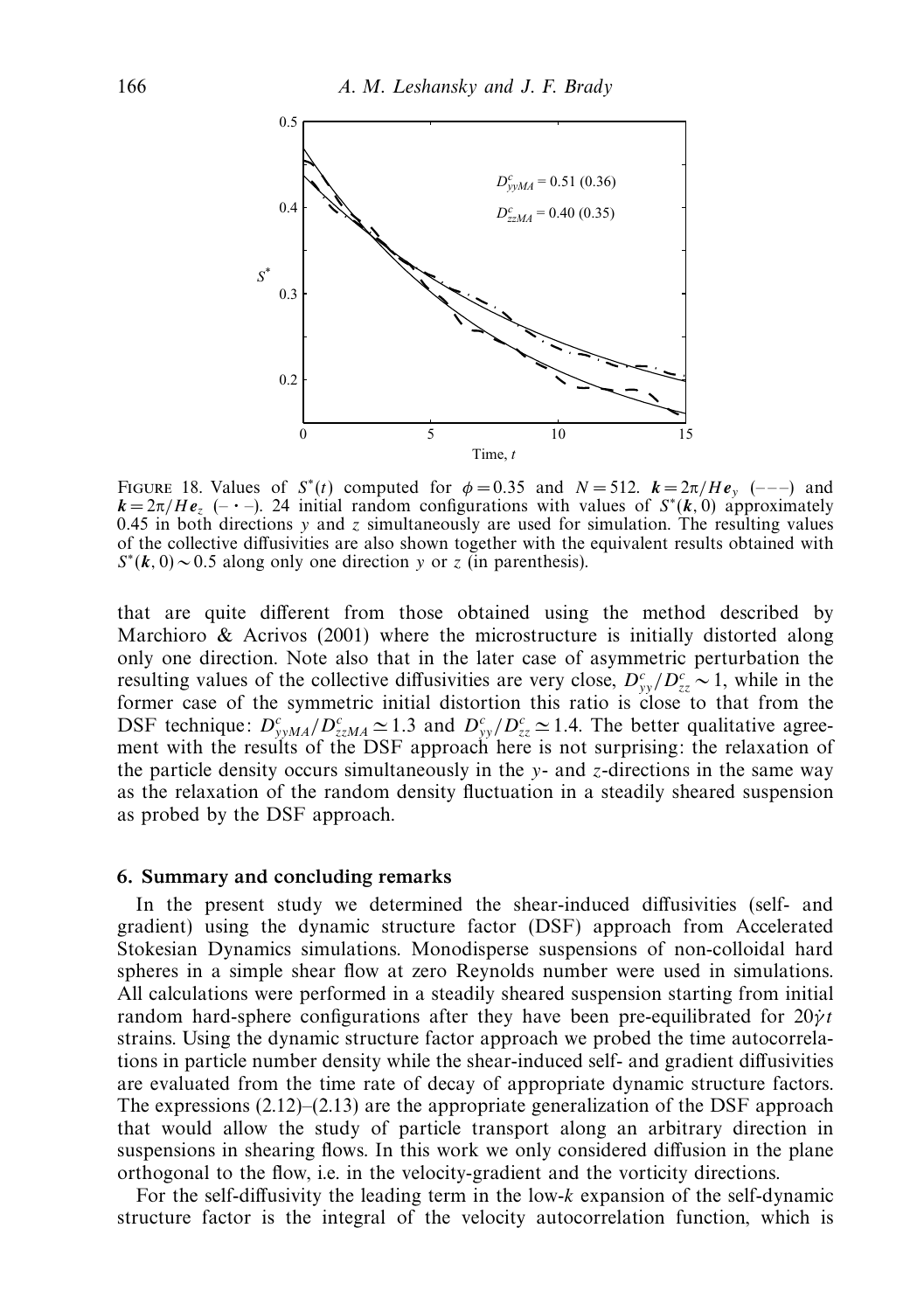a well-known kinematic description of self-diffusivity. The self-diffusion coefficients evaluated from the DSF approach are in excellent agreement with previously reported results determined numerically from the time evolution of particles' mean-square displacements in the range of volume fractions  $\phi = 0.10 - 0.50$  (Sierou & Brady 2004). Moreover, beyond  $\phi = 0.50$  when the shear-induced string-ordering transition takes place, an order-of-magnitude drop in the value of self-diffusivities along both transverse directions is observed. At a higher concentration of  $\phi = 0.60$ , when the suspension is shear-melted to a disordered state, the values of both self-diffusivities increase abruptly to the maximum value observed, e.g.  $D_{yy}^s \simeq 0.15a^2\dot{\gamma}$ .

For the gradient diffusivity, although the leading term in the low-*k* expansion of the total dynamic structure factor leads to the appropriate kinematic description in terms of the integral of the velocity cross-correlation function and the static structure factor, higher-order terms in *k* cannot be neglected even for systems of  $N \sim 10^3$  particles. Therefore, the decay of the total dynamic structure factor is probed and the results are extrapolated to the limit of infinite box size to extract the gradient diffusivity corresponding to the limit  $k \rightarrow 0$ . The overall agreement between the results of the DSF approach and experiments is very good, although it should be noted that none of the experiments measure the gradient diffusivity directly; rather it is extracted from fitting particle migration data to the solution of model equations. To the best of the authors' knowledge, no dynamic scattering experiments that study diffusion in steadily sheared suspensions have been reported to date. Also, the present theory suggests that an approximate model for the gradient diffusivity is  $\mathbf{D}^{\triangledown} \sim \mathbf{D}^s / S^{eq}(0)$ , which agrees qualitatively well with the full results of the DSF approach and the available experimental measurements for a wide range of particle volume fractions.

It was also found that the values of the shear-induced gradient diffusivity reported earlier by Marchioro & Acrivos (2001) are significantly underestimated due to the small system size available with conventional SD simulations. Although there is a good agreement between results based on relaxation of the dynamic structure factor and those of Marchioro & Acrivos (2001) (after being correctly extrapolated to the limit of infinite system size), we showed that their approach involves relaxation of spatial inhomogeneities of particle density and is, therefore, rather sensitive to the amplitude and the shape of the initial distortion of the suspension microstructure.

The major advantage of the proposed approach is that the simulations are performed on statistically homogeneous, steadily sheared suspensions, without introducing any artificial perturbations to the suspension microstructure. This also allows us to determine both diffusivities (self- and the gradient) in both transverse directions from the same series of simulations. Furthermore, the DSF approach does not depend on particle-level dynamics and therefore is the natural starting point for determining the diffusivity in any system whether in equilibrium or not.

The authors would like to thank Ileana Carpen for providing results of the Brownian dynamics simulations. A. M. L. also acknowledges the support of the Lester Deutch Foundation.

#### REFERENCES

Ackerson, B. J. & Pusey, P. N. 1988 Shear-induced order in suspensions of hard-spheres. Phys. Rev. Lett. **61**, 1033–1036.

Acrivos, A., Batchelor, G. K., Hinch, E. J., Koch, D. L. & Mauri, R. 1992 The longitudinal shear-induced diffusion of spheres in a dilute suspension. J. Fluid Mech. **240**, 651–657.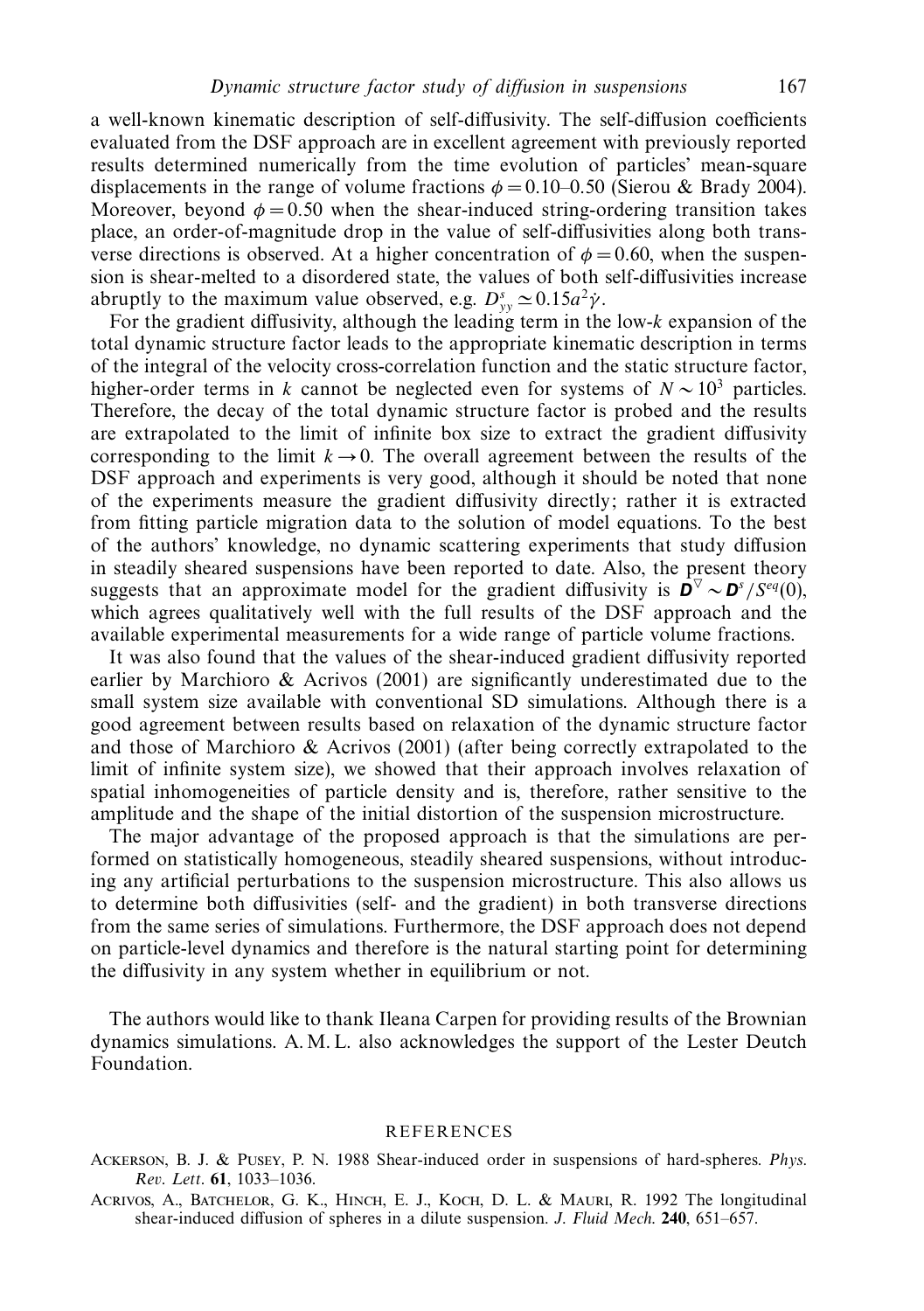- Batchelor, G. K. 1976 Brownian diffusion of particles with hydrodynamic interaction. J. Fluid Mech. **74**, 1–29.
- BERNE, B. J. & PECORA, R. 1976 Dynamic Light Scattering. Wiley.
- Bossis, G. & Brady, J. F. 1984 Dynamic simulation of sheared suspensions. I. General method. J. Chem. Phys. **80**, 5141–5154.
- Brady, J. F. & Morris, J. F. 1997 Microstructure of strongly sheared suspensions and its impact on rheology and diffusion. J. Fluid Mech. **348**, 103–139.
- Breedveld, V., Van den Ende, D., Bosscher, M., Jongschaap, R. J. J. & Mellema, J. 2001 Measuring shear-induced self-diffusion in a counter-rotating geometry. Phys. Rev. E **63**, 1403–1412.
- Breedveld, V., Van den Ende, D., Triphati, A. & Acrivos, A. 1998 The measurement of the shear-induced particle and fluid tracer diffusivities by a novel method. J. Fluid Mech. **375**, 297–318.
- Chen, L. B., Zukoski, C. F., Ackerson, B. J., Hanley, H. J. M., Straty, G. C., Barker, J. & Glinka, C. J. 1992 Structural changes and orientational order in a sheared colloidal suspension. Phys. Rev. Lett. **69**, 688–691.
- da Cunha, F. R. & Hinch, E. J. 1996 Shear-induced disperion in a dilute suspesnion of rough spheres. J. Fluid Mech. **309**, 211–223.
- DRAZER, G., KOPLIK, J., KHUSID, B. & ACRIVOS, A. 2002 Deterministic and stochastic behavior of non-Brownian spheres in sheared suspensions. J. Fluid Mech. **460**, 307–335.
- Eckstein, E. C., Bailey, D. G. & Shapiro, A. H. 1977 Self-diffusion of particles in shear-flow of a suspension. J. Fluid Mech. **79**, 191–208.
- Elrick, D. E. 1962 Source functions for diffusion in uniform shear flow. Austral. J. Phys. **15**, 283–288.
- Erpenbeck, J. J. 1984 Shear viscosity of the hard-sphere fluid via nonequilibrium moleculardynamics. Phys. Rev. Lett. **52**, 1333–1335.
- Evans, D. J. & Morriss, G. P. 1986 Shear thickening and turbulence in simple fluids. Phys. Rev. Lett. **56**, 2172–2175.
- Foss, D. R. & BRADY, J. F. 1999 Self-diffusion in sheared suspensions by dynamic simulation. J. Fluid Mech. **401**, 243–274.
- Gadala-Maria, F. & Acrivos, A. 1980 Shear-induced structure in a concentrated suspension of solid spheres. J. Rheology **24**, 799–814.
- HANSEN, J.-P. & McDONALD, I. R. 1986 Theory of Simple Liquids. Academic.
- JÁNOSI, I. M., TÉL, T., WOLF, D. E. & GALLAS, A. C. 1997 Chaotic particle dynamics in viscous flow: The three-particle Stokeslet problem. Phys. Rev. E **56**, 2858–2868.
- JOHNSON, S. J., DE KRUIF, C. G. & MAY, R. P. 1988 Structure factor distortion for hard-sphere dispersions subjected to weak shear flow: Small-angle neutron scattering in the flow-vorticity plane. J. Chem. Phys. **89**, 5909–5921.
- de Kruif, C. G., van der Werff, J. C., Johnson, S. J. & May, R. P. 1990 Small-angle neutron scattering of sheared concentrated dispersions: Microstructure along principal axes. Phys. Fluids **2**, 1545–1556.
- Leal, L. G. 1973 On the effective conductivity of a dilute suspension of spherical drops in the limit of low Péclet number. *Chem. Engng Commun.* **1**, 21.
- Leighton, D. & Acrivos, A. 1987 The shear-induced migration of particles in concentrated suspensions. J. Fluid Mech. **181**, 415–439.
- MARCHIORO, M. & ACRIVOS, A. 2001 Shear-induced particle diffusivities from numerical simuations. J. Fluid Mech. **443**, 101–128.
- Morris, J. F. & Brady, J. F. 1996 Self-diffusion in sheared suspensions. J. Fluid Mech. **312**, 223–252.
- Nir, A. & Acrivos, A. 1976 The effective conductivity of sheared suspensions. J. Fluid Mech. **78**, 33–48.
- PHILLIPS, R. J., ARMSTRONG, R. C., BROWN, R. A., GRAHAM, A. L. & ABBOT, J. R. 1992 A constitutive equation for concentrated suspensions that accounts for shear-induced particle migration. Phys. Fluids A **4**, 30–40.
- Pusey, P. N. 1991 Colloidal suspensions. In Liquids, Freezing and Glass Transition (ed. J. P. Hansen, D. Levesque & J. Zinn-Justin). Elsevier.
- RALLISON, J. M. & HINCH, E. J. 1986 The effect of particle interactions on dynamic light scattering from a dilute suspension. J. Fluid Mech. **167**, 131–168.